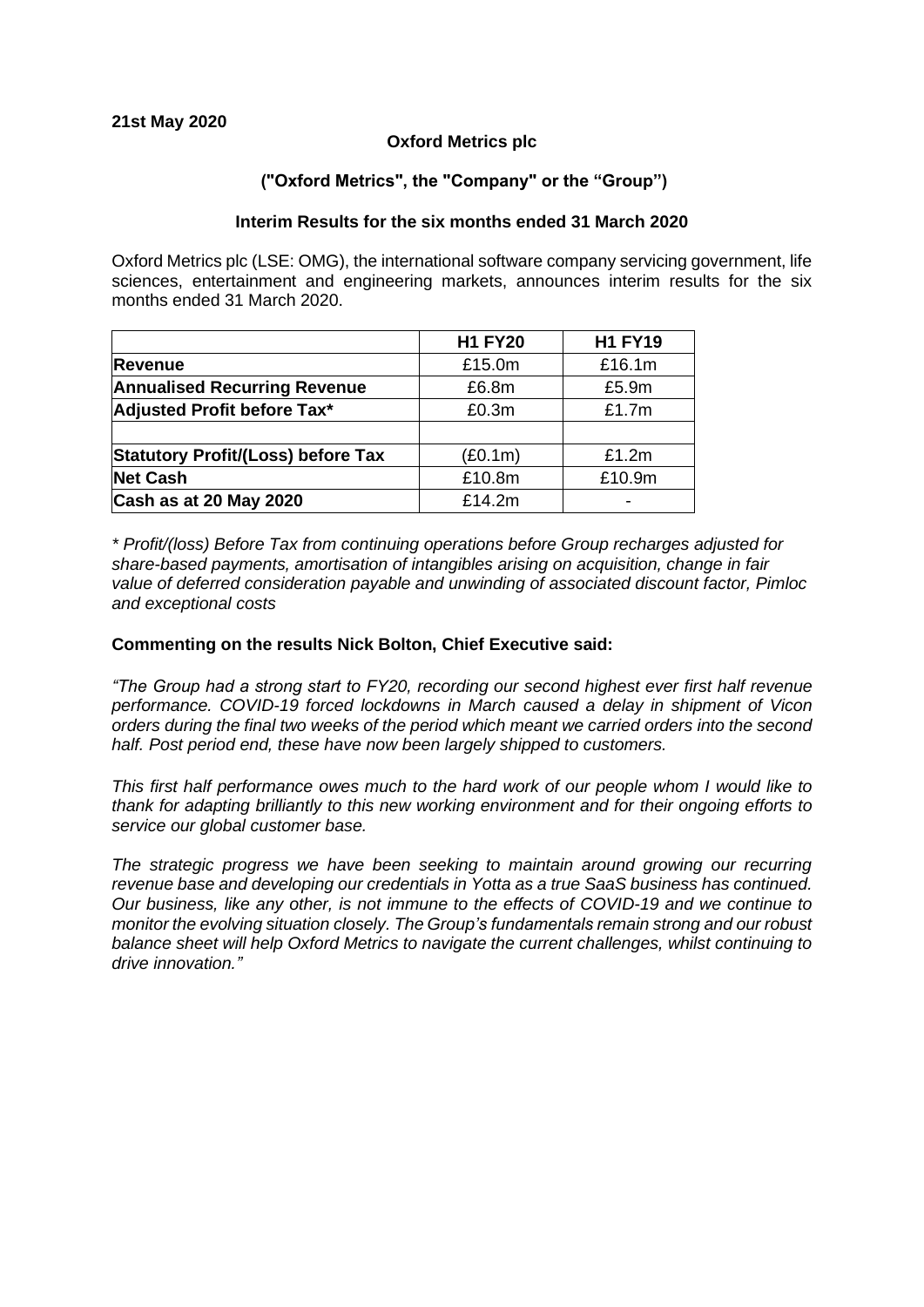# **Financial Highlights**

- Strong performance until last two weeks of March as a result of the government imposed restrictions and shutdowns in response to COVID-19
- Headline Group revenue of £15.0m, down 6.5% (H1 FY19: £16.1m), as unable to fulfil £1.1m of Vicon orders during last two weeks of the first half due to global operational shutdowns. These orders have now been largely shipped to customers and will be recognised in the second half of the year. This delay in shipments had a £0.9m impact on profitability
- The Group reported an adjusted profit before tax £0.3m (H1 FY19: £1.7m)
- Adjusted earnings per share 0.17p (H1 FY19: 1.18p)
- Cash generated from operations (before paying interest and tax) £1.0m (H1 FY19: £3.3m)
- Strong balance sheet with no debt and cash of £10.8m as at 31 March 2020 (H1 FY19: £10.9m) after the payment of a final dividend. Cash position at  $20<sup>th</sup>$  May £14.2m
- Growth initiatives at Yotta yielding results:
	- o Improved visibility with Annualised Recurring Revenue ('ARR') up 14.6% year-on-year
	- o 95.8% (FY19: 93.2%) retention of growing SaaS customer base

# **Operational Highlights**

# **Strategy for Vicon: strengthen and protect profitable market leader**

- Notable wins with game companies Konami in Japan together with Tencent and miHoYo in China
- Continued innovation to enhance Capture.U app for iPhone/iPad, allowing physiotherapists and sports scientists to analyse motion on the go and see human skeletal movement and inertial measurements overlaid onto live video in real-time
- IMU Step, the SaaS solution for our Elite Sports offering, continues to gain traction with new wins in the NBA, NFL, MLB, NRL and AFL as well as with a number of collegiate athletic and health science programmes including University of Kentucky, University of Montana and Harvard Medical School

# **Strategy for Yotta: develop cloud-based software products and grow recurring revenue**

- Strong sales performance for our Connected Asset Management Software-as-a-Service (SaaS), Alloy
- New wins across the UK, including: Warwickshire, South Gloucestershire, City of York, Somerset, Worcestershire and at waste services contractor, Ubico
- Notable international activity in Australasia with Alloy roll-outs at Auckland System Management and a new win in Australia at City of Parramatta
- New flagship partnerships secured:
	- o Panasonic to run Alloy on their in-cab devices in waste collection vehicles
	- $\circ$  Telensa, the UK's largest provider of smart IoT streetlights, to provide a seamless lighting solution and control groups of streetlights
	- o bbits as part of their "Love Clean Streets" initiative

# **Outlook and Guidance**

- We are currently not experiencing any supply chain issues but will continue to take prudent actions as needed
- The Group is mindful of the current unprecedented macro-economic environment therefore has elected for the time being to withdraw market guidance for the full year
- Clear guidance will be reinstated at such time as when visibility improves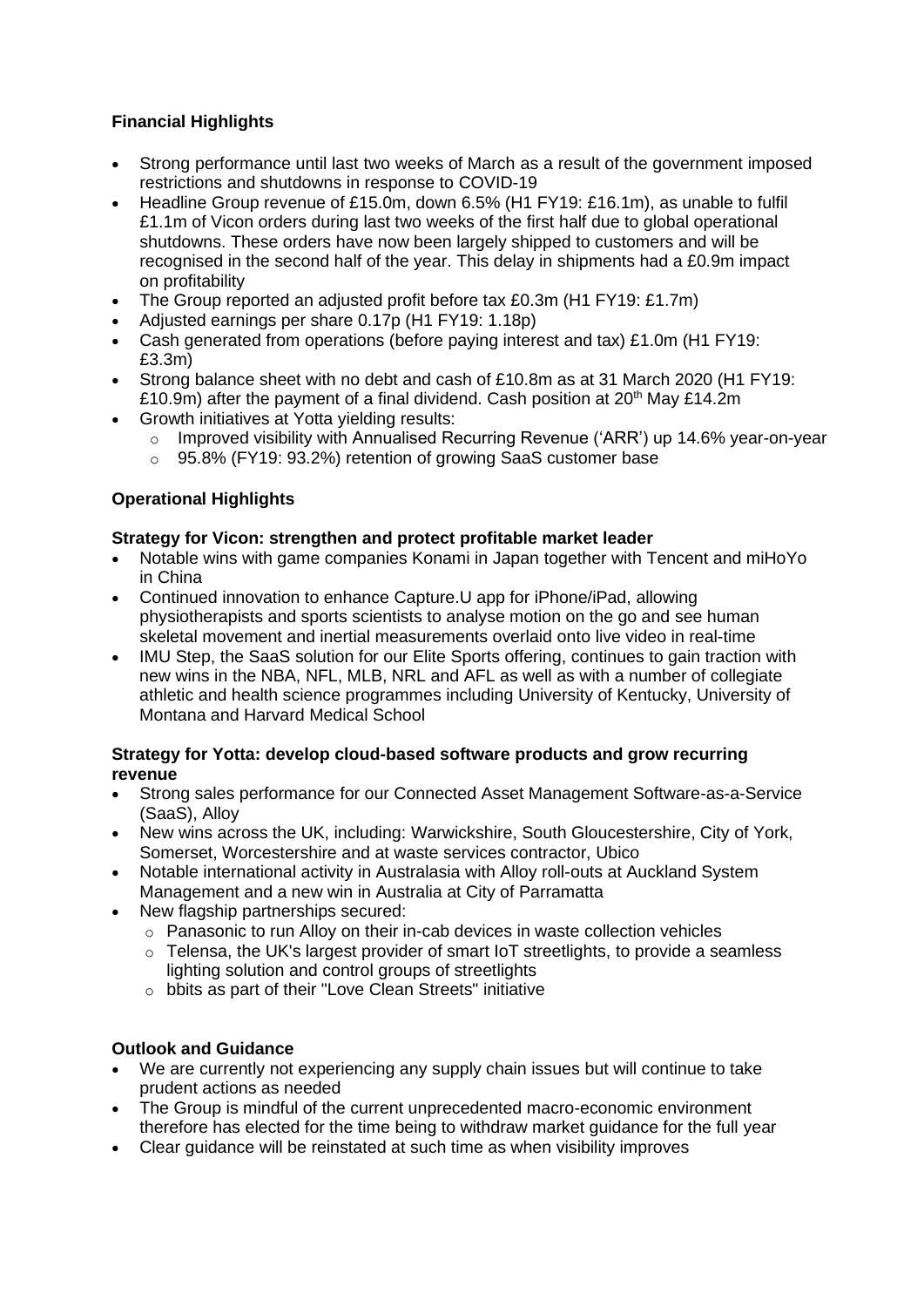• Our strong fundamentals provide confidence that the Group can navigate the current challenges

**For further information please contact:**

**Oxford Metrics +44 (0) 1865 261860**

Nick Bolton, CEO David Deacon, CFO

**FTI Consulting +44 (0) 20 3727 1021**

Matt Dixon / Emma Hall / Jamille Smith / Greg Hynes

## **N+1 Singer (NOMAD and Broker) +44 (0) 20 7496 3000**

Shaun Dobson / George Tzimas (Corporate Finance) Tom Salvesen (Corporate Broking)

## **About Oxford Metrics**

Oxford Metrics develops and markets analytics software for motion measurement and infrastructure asset management to customers in over 70 countries worldwide. Our list of clients across the globe is as diverse as the markets we operate in; we help highways authorities manage and maintain their road networks, hospitals and clinicians decide therapeutic strategies and Hollywood studios create stunning visual effects. And the diversity of applications is growing all the time.

The Group trades through two subsidiaries: Vicon and Yotta. Vicon is the world's leader in high precision motion measurement analysis to thousands of customers worldwide, including Guy's Hospital, EA Sports, MIT and NASA and our software is used in an ever expanding range of applications. Yotta provides cloud-based infrastructure asset management software to central and local government agencies and other infrastructure owners. Yotta has a large number of high profile clients including Highways England and Amey in the UK and VicRoads in Australia amongst others.

Founded in 1984 our Group is headquartered in Oxford with offices in Leamington Spa, Gloucester, Los Angeles, Denver, Singapore and Auckland. Since 2001, Oxford Metrics (LSE: OMG), has been a quoted company listed on AIM, a market operated by the London Stock Exchange.

For more information about Oxford Metrics, visit www.oxfordmetrics.com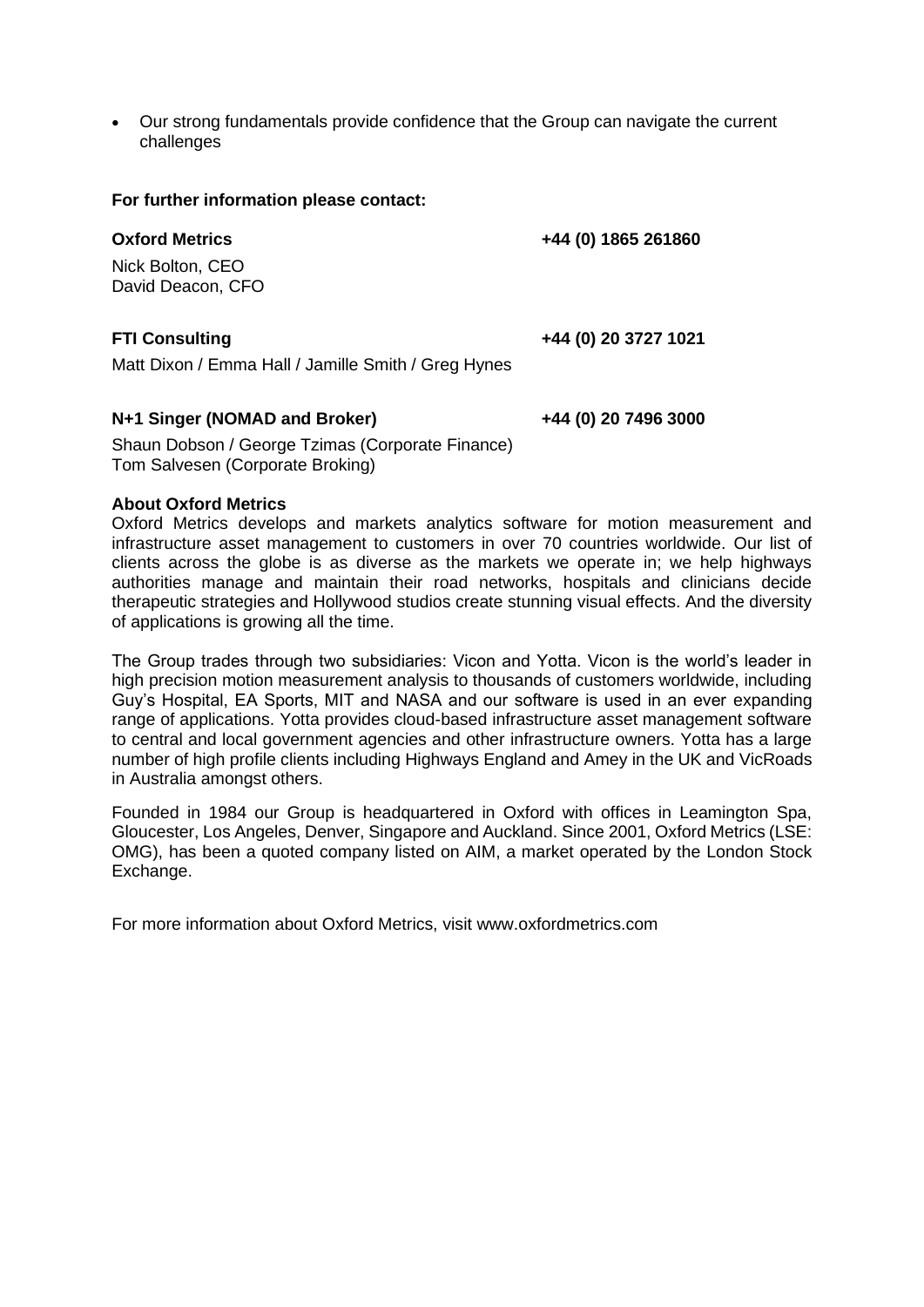# **Chief Executive's Statement**

# **COVID-19 Response**

The Group had a strong start to 2019/20, recording our second highest ever first half revenue performance. When COVID-19 struck, we rapidly introduced measures to protect and ensure the safety of our people. As a global business, we have the infrastructure in place for our teams to stay closely connected and operate seamlessly from wherever they are. Almost all staff have been working remotely since lockdown commenced and no one has been furloughed. The team has adapted brilliantly to this new working environment and I thank them for their flexibility and dedication.

March is always a particularly busy month and for the last two weeks of the month we were unable to complete the shipment of customer systems within our Vicon business, because of the lockdowns in place in the UK and US. This led to us carrying over £1.1m orders into the second half, which have now been largely shipped to customers and will be recognised in the second half.

Following a closure of four weeks, a small number of Vicon production staff have now returned to company offices to ensure systems can be manufactured and delivered to customers. This required adapting working practices to protect employees, including moving to a two-shift work pattern, introducing a one-way system around the building and increasing the spacing between workstations. This team deserves a special thanks as their commitment and ingenuity has enabled us to continue to make and ship systems to our customers around the world.

Across the business, our teams have been working hard to ensure customers have what they need to continue to access our solutions and services. This has included, where our customers are running essential public or health services, extending additional software licenses free of charge to support their expanded work teams.

Looking to the future, although none of us can be certain of the challenges the aftermath of this pandemic will bring, the business stands resilient and ready. We have an improved level of revenue visibility and a strong balance sheet with £14.2m in cash as at 20 May 2020 and the Group remains debt-free. We are diversified across multiple vertical markets with longterm positive growth drivers, and hold powerful competitive positions with multiple defensible barriers to entry. We offer products and services which are clearly differentiated from our competitors and most often distinguished by the strength of our technology. We operate in over 70 countries worldwide and have no significant exposure to those sectors most affected by lockdowns, such as the travel and hospitality industries.

The commitment of the whole team places the Group in a strong position to navigate the challenges likely to arise from the impact of COVID-19.

# **Trading Performance**

| <b>KPI</b> | Revenue        |                | <b>PBT</b>     |                | Adjusted PBT*  |                |
|------------|----------------|----------------|----------------|----------------|----------------|----------------|
|            | <b>H1 FY20</b> | <b>H1 FY19</b> | <b>H1 FY20</b> | <b>H1 FY19</b> | <b>H1 FY20</b> | <b>H1 FY19</b> |
| Group      | £15.0m         | £16.1m         | '£0.1m)        | £1.2m          | £0.3m          | £1.7m          |

The Group reports a strong revenue performance, recording our second highest ever first half revenues. However, COVID-19 government imposed restrictions and lockdowns in March caused a delay in customer shipments at Vicon during the final two weeks of the first half, which led to carrying forward £1.1m of orders (H1 FY19: nil) into the second half of the year. These orders largely account for the decline compared to last year. Consequently, the Group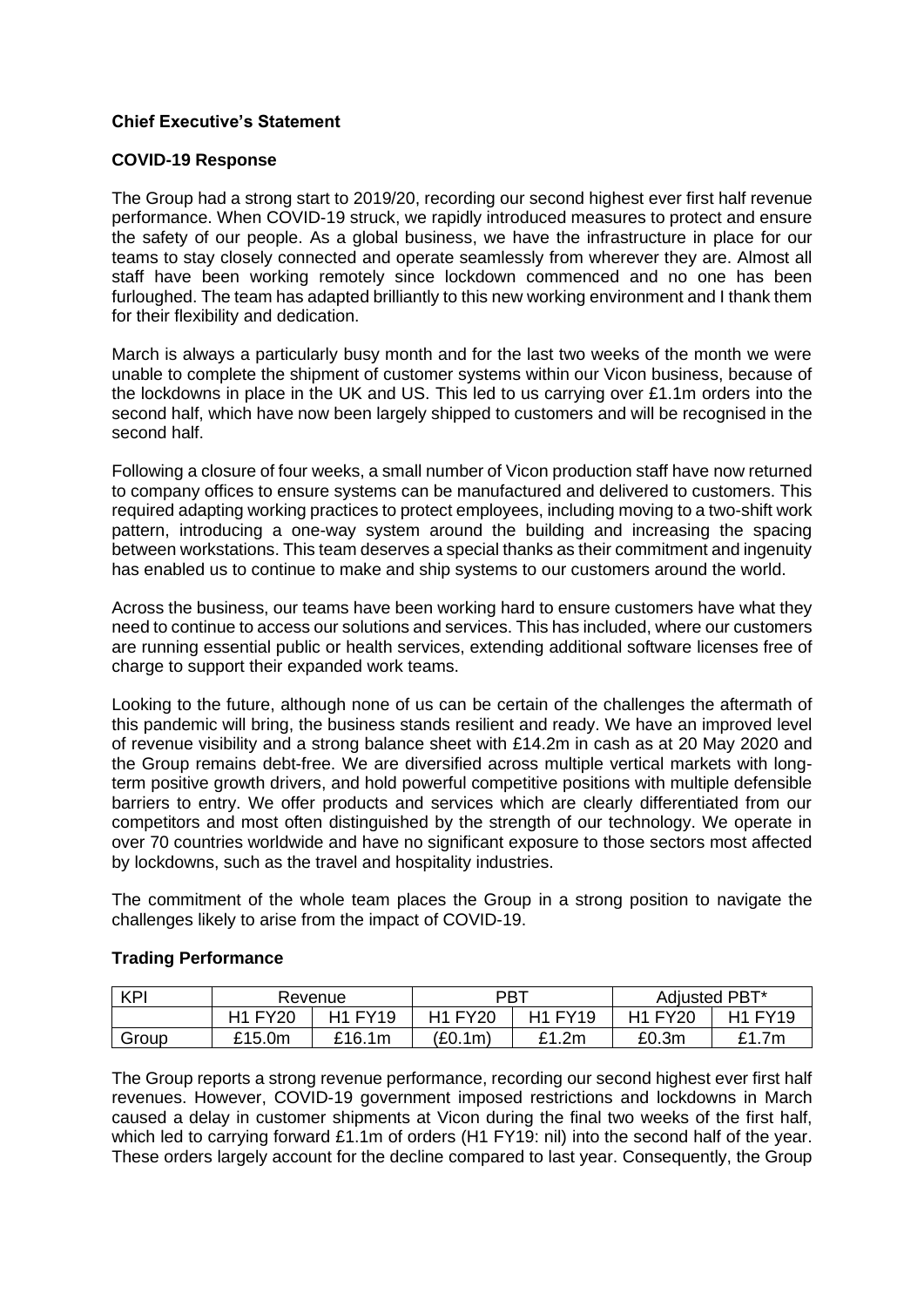reports total revenues of £15.0m (H1 FY19: £16.1m), down 6.5% on last year's record at a headline level and 7.0% on a constant currency basis.

The enforced delay to revenue recognition largely accounts for the decline in reported Adjusted PBT\* to £0.3m (H1 FY19: £1.7m).

In line with our strategic plan to increase the visibility of revenues and profits, the Group increased Annual Recurring Revenues ('ARR') by 14.6% year-on-year to £6.8m (H1 FY19: £5.9m).

The cash position, having paid a final dividend of £2.3m in the first half, finished at £10.8m as at 31 March 2020 (H1 FY19: £10.9m). Cash generated from operations during the first half was £1.0m (H1 FY19: £3.3m); the decline accounted for by the aforementioned trading performance.

## **Asset Management Division - Yotta**

| <b>KPI</b> | Revenue        |                | <b>PBT</b>     |                                             | Adjusted PBT*  |                |
|------------|----------------|----------------|----------------|---------------------------------------------|----------------|----------------|
|            | <b>H1 FY20</b> | <b>H1 FY19</b> | <b>H1 FY20</b> | H <sub>1</sub> FY <sub>1</sub> <sup>Q</sup> | <b>H1 FY20</b> | <b>H1 FY19</b> |
| Yotta      | £3.7m          | £3.5m          | 1.2m`          | (E1.0m)                                     | (E0.5m)        | (£0.2m`        |

Yotta reported software revenues up 4.6% to £3.7m (H1 FY19: £3.5m). Annualised Recurring Revenues ('ARR') as at 31 March 2020 grew 14.6% year-on-year to £6.8m (H1 FY19: £5.9m). The retention rate also improved to 95.8% (H1 FY19: 93.2%). We can also report that additions in the first half of £0.8m are contracted over the next three to four years with a Total Contract Value over this period of £2.8m.The first half delivered a strong sales performance for our Connected Asset Management Software-as-a-Service (SaaS), Alloy. There were new wins across UK local government, including at Warwickshire, South Gloucestershire, Blackburn with Darwen, City of York, Somerset, Worcestershire and at waste services contractor, Ubico. There was also good customer activity in Australasia with roll-outs at Auckland System Management and a new win in Australia at City of Parramatta.

Yotta also announced new partnerships during the first half with three key providers in the marketplace: with Panasonic to run Alloy on their in-cab devices in waste collection vehicles; with bbits for their 'Love Clean Streets' product to provide an integrated platform for feedback between the council and citizen; and with Telensa, the UK's largest provider of smart IoT streetlights, Alloy enables a completely seamless lighting solution to control groups of streetlights and other wirelessly connected sensors. It was also a strong period for Yotta's professional services group with a five-year agreement with South Tyneside for Horizons and asset management consultancy, eight Alloy "go-lives" during the period and 12 migrations underway from Mayrise to Alloy.

Yotta's product line-up was also enhanced in the first half to ensure the product keeps pace with market demand and opportunity. For example, Street Manager functionality was delivered on time to enable 80+ customers to work with the Department for Transports new Street Manager initiative, and Custom Reports and a Task Assignment Tool were also added to Alloy.

The transition to a 100% SaaS Business model is complete so Yotta reported no perpetual licenses in the first half (H1 FY19: £0.2m). This factor together with increased R&D Amortisation led to an increase in Adjusted PBT loss of £0.5m (H1 FY19 £0.2m). The Group has worked hard to pivot and transition Yotta's business model, which is now providing the Group with higher than ever levels recurring revenue and enhanced visibility. Notwithstanding challenges that may arise from COVID-19, Yotta is well placed to deliver a profitable second half.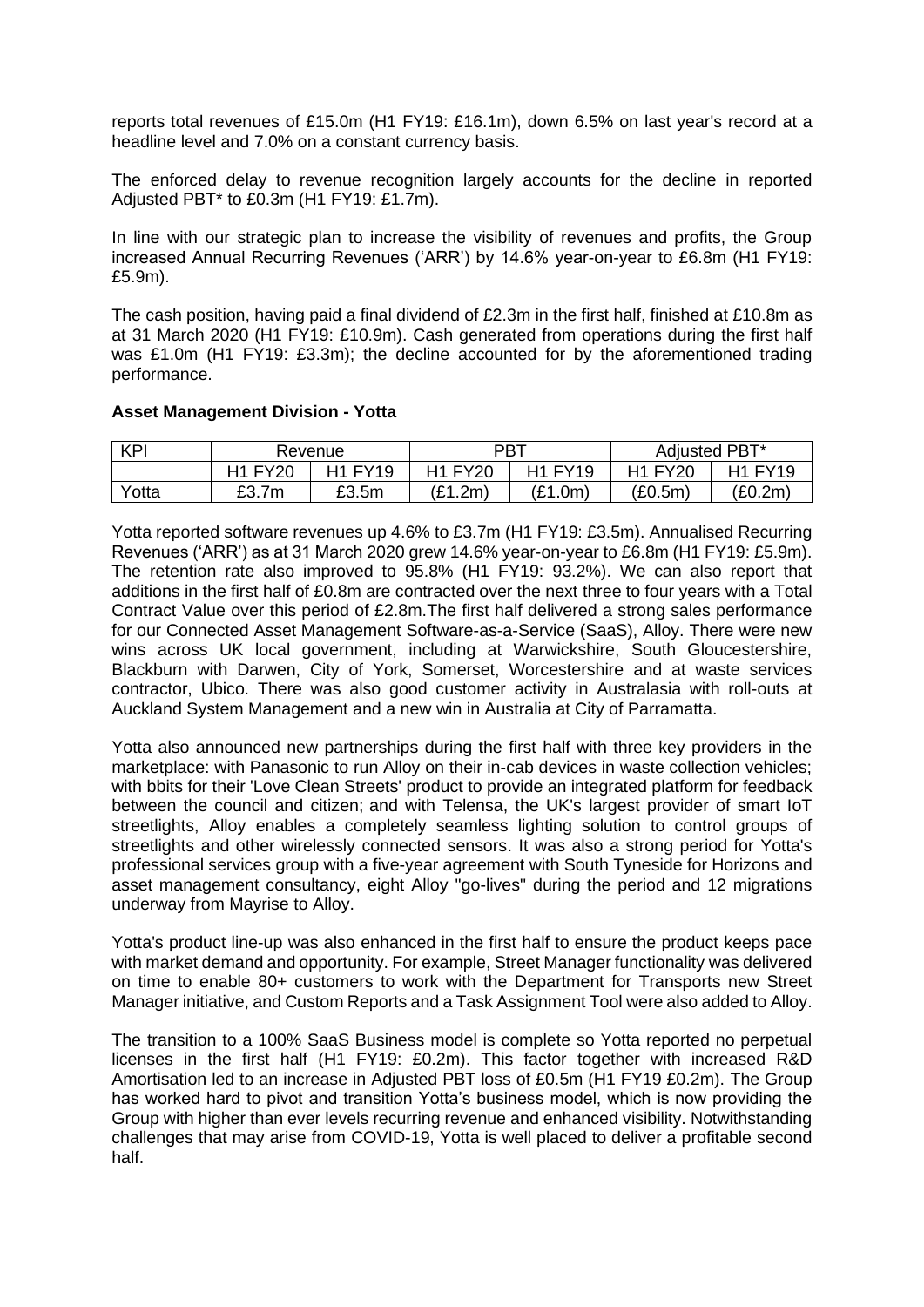## **Motion measurement division – Vicon**

| <b>KPI</b> | Revenue        |                | PBT            |                | Adjusted PBT*  |                |
|------------|----------------|----------------|----------------|----------------|----------------|----------------|
|            | <b>H1 FY20</b> | <b>H1 FY19</b> | <b>H1 FY20</b> | <b>H1 FY19</b> | <b>H1 FY20</b> | <b>H1 FY19</b> |
| Vicon      | £11.3m         | £12.5m         | £0.9m          | £2.2m          | £2.0m          | £3.3m          |

Vicon reported revenues of £11.3m (H1 FY19: £12.5m), representing a year-on-year reduction of 9.6% at a headline level (10.3% on a constant currency basis). Vicon carried over £1.1m of orders which could not be shipped during the last two weeks of the half due to enforced restrictions in response to COVID-19.

Vicon also reported a slight decline in gross margin at 73.8% (H1 FY19: 75.4%) in the first half which was revenue mix related. This together with an increase in investment of £0.2m in Elite Sports and an additional £0.1m of R&D Amortisation led to a Vicon reported Adjusted PBT\* of £2.0m (H1 FY19: £3.3m) and an unadjusted profit before tax of £0.9m (H1 FY19: £2.2m).

The implementation of our "amplify the core" strategy at Vicon aims to strengthen and protect a profitable market leader, driving the business through two key growth vectors, Established Markets and Adjacent Verticals – both saw notable highlights during the first half.

## *Established Markets – strength in leadership*

During the first half we enhanced our product lines in most of our vertical markets, including adding a Machine Learning-based finger-tracking solution in Shogun 1.3 for the entertainment market and hard synchronisation with our Blue Trident Inertial Measurement Units ('IMU') in Nexus 2.10 targeted at our Life Sciences customers. This helped drive strong sales of our Blue Trident devices, especially in North America.

We also updated the ground-breaking Capture.U app for iPhone/iPad which uses Vicon inertial sensors. By leveraging Apple's Augmented Reality Kit 3 in iOS 13, researchers can now see human skeletal movement and inertial measurements overlaid on live video in real-time. This enables a low-cost entry point for physiotherapists and sports scientists to use Vicon technology to analyse motion in a highly portable, intuitive manner.

These new innovations combined with Vicon's existing clear market differentiators helped underpin the first half performance which included notable wins in the Asia Pacific region with game companies Konami in Japan and Tencent and miHoYo in China.

## *Adjacent Markets – developing new growth vectors*

In addition to growing our Established Market business, we also seek further growth by applying our motion measurement technology to more nascent markets but with the opportunity for higher levels of growth. We are currently focussed on two specific opportunities: Location-based Virtual Reality ('LBVR') and Elite Sports.

LBVR revenues of £0.7m (H1 FY19: £0.4m) improved compared to the first half last year. As expected, compared to the second half of last year traction was slower as our partner organisations began to roll out their VR experiences worldwide and fine-tune their business models. We remain excited about the opportunity for growth in this segment but we do recognise it is likely that revenues will be adversely affected for a time following the COVID-19 pandemic with ongoing social distancing measures in place.

Our Elite sports offering, IMU Step made further progress in the first half. We added comprehensive Impact Load assessment, enabling coaches to examine the loading outcomes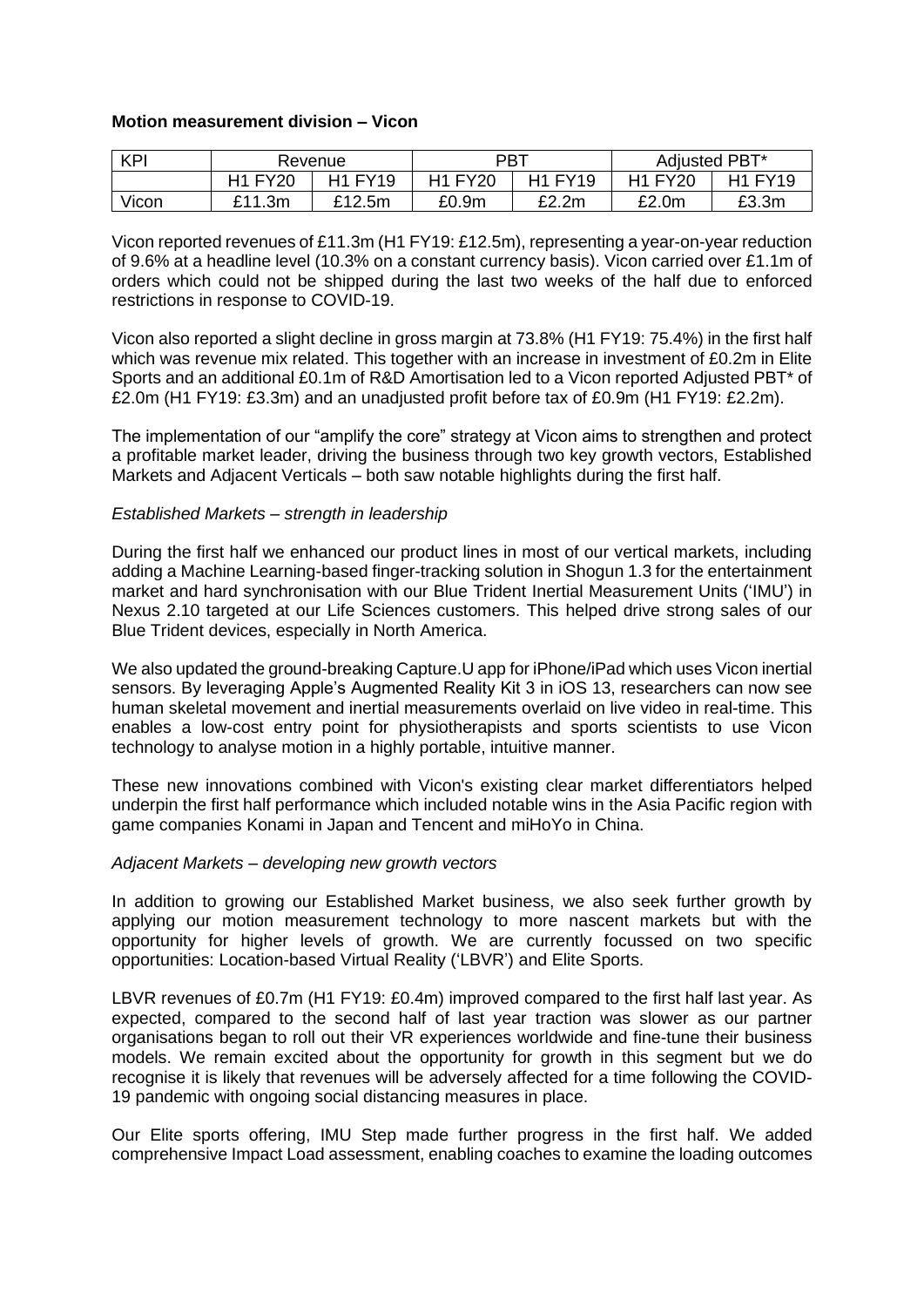of specific activities, drills and training days, and their respective effects on an athlete's workload.

IMU Step continues to gain recognition and respect within the marketplace and as a result of increased investment in our sales channel of £0.2m compared to the same period last year, we won new teams in the NBA, NFL, MLB, NRL and AFL as well as with a number of collegiate athletic and health science programmes including at University of Kentucky, University of Montana and Harvard Medical School.

## **Outlook**

As we enter our traditionally stronger second half, we are mindful of the current unprecedented macro-economic environment and how this might affect our business. Our primary focus is on ensuring the well-being and safety of our employees and ensuring we can provide an uninterrupted service to all our customers.

At Vicon, the revenue risk relates to whether customers delay or otherwise defer system acquisitions or upgrades, especially in Vicon's European and North American markets. On a positive note, in Vicon's Asia-Pacific region, business activity appears to have restarted so timing here is currently more predictable.

At Yotta the business is relatively well placed as revenues are largely pre-contracted with government customers delivering fully hosted, cloud software, so forecast variability relates only to whether the business can sign new software contracts.

From a cost perspective, across the Group we will continue to take prudent actions as needed and it is worth noting we are not currently experiencing any supply chain issues.

As a consequence, the Group has elected for the time being to withdraw market guidance for the full year. It is the Group's intention that, at such time as visibility improves, clear guidance can be reinstated.

That said, COVID-19 does not change the robust fundamentals of the Group which remains a resilient business with exciting growth prospects. We have a strong balance sheet with £14.2m in net cash and remain debt-free. Our clear strategic "amplify the core" plan, reduces risk by staying close to the customers and technologies we know best and markets where we lead. In addition, in line with our strategy we will continue to seek earnings-accretive acquisitions to extend product range, grow market share and/or increase differentiation to augment this growth.

We have clearly differentiated products from our competitors and we address diversified markets across over 70 countries worldwide, thus limiting our exposure to any one market or geography. We have growing contracted recurring revenues, approaching a fifth of Group revenues. Given these strong fundamentals, the Board is confident the Group can navigate the current challenges and will indeed thrive in the future.

*\* Profit/(loss) Before Tax from continuing operations before Group recharges adjusted for share-based payments, amortisation of intangibles arising on acquisition, change in fair value of deferred consideration payable and unwinding of associated discount factor, Pimloc and exceptional costs.*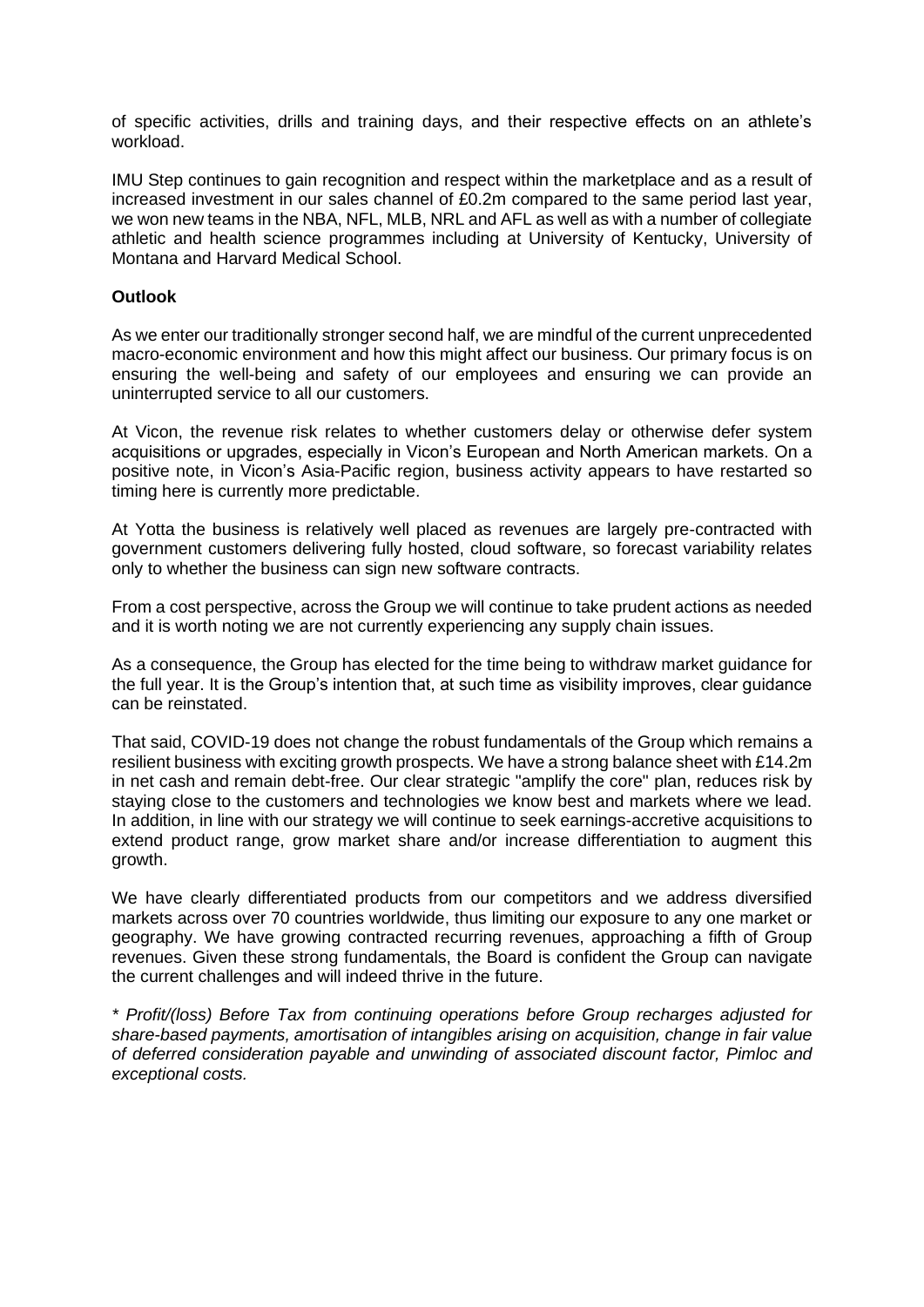# CONDENSED CONSOLIDATED INCOME STATEMENT

|                                                                                                                | <b>Six months</b> |                     | Six months        | Year               |
|----------------------------------------------------------------------------------------------------------------|-------------------|---------------------|-------------------|--------------------|
|                                                                                                                |                   | ended               | ended             | ended              |
|                                                                                                                |                   | 31 March            | 31 March<br>2019* | 30 September       |
|                                                                                                                |                   | 2020<br>(unaudited) | (unaudited)       | 2019*<br>(audited) |
|                                                                                                                | <b>Note</b>       | £'000               | £'000             | £'000              |
| <b>Revenue</b>                                                                                                 | $\mathbf 2$       | 15,016              | 16,055            | 35,350             |
| Cost of sales                                                                                                  |                   | (4, 491)            | (4, 394)          | (10, 166)          |
| <b>Gross profit</b>                                                                                            |                   | 10,525              | 11,661            | 25,184             |
| Sales, support and marketing costs                                                                             |                   | (4, 186)            | (4,262)           | (8,663)            |
| Research and development                                                                                       |                   | (2, 196)            | (2, 112)          | (4, 184)           |
| Administrative expenses                                                                                        |                   | (4, 258)            | (4, 161)          | (7, 875)           |
| Other operating income                                                                                         |                   | 58                  | 104               | 202                |
| <b>Operating (loss)/profit</b>                                                                                 |                   | (57)                | 1,230             | 4,664              |
| Finance income                                                                                                 |                   | 13                  | 12                | 66                 |
| Finance expense                                                                                                |                   | (49)                | (43)              | (2)                |
| Share of post-tax loss of equity accounted associate                                                           |                   | (18)                | (33)              | (59)               |
| (Loss)/profit before taxation                                                                                  |                   | (111)               | 1,166             | 4,669              |
| Taxation                                                                                                       |                   | (94)                | (257)             | (504)              |
| (Loss)/profit from continuing operations                                                                       |                   | (205)               | 909               | 4,165              |
| (Loss)/profit from discontinued operations, net of tax                                                         |                   |                     | (4)               | 13                 |
| (Loss)/profit for the period attributable to<br>owners of the parent during the period                         |                   | (205)               | 905               | 4,178              |
| Earnings per share for profit on continuing operations<br>attributable to owners of the parent during the year |                   |                     |                   |                    |
| Basic (loss)/earnings per share (pence)                                                                        | 6                 | (0.17p)             | 0.73p             | 3.33p              |
| Diluted (loss)/earnings per share (pence)                                                                      | 6                 | (0.17p)             | 0.71p             | 3.24p              |
| Earnings per share for profit on total operations<br>attributable to owners of the parent during the year      |                   |                     |                   |                    |
| Basic (loss)/earnings per share (pence)                                                                        | 6                 | (0.17p)             | 0.73p             | 3.34 <sub>p</sub>  |
| Diluted (loss)/earnings per share (pence)                                                                      | 6                 | (0.17p)             | 0.71p             | 3.25p              |

# CONDENSED CONSOLIDATED STATEMENT OF COMPREHENSIVE INCOME

|                                                                                       | <b>Six months</b><br>ended<br>31 March | Six months<br>ended<br>2019* | Year<br>ended<br>31 March 30 September |
|---------------------------------------------------------------------------------------|----------------------------------------|------------------------------|----------------------------------------|
|                                                                                       | 2020<br>(unaudited)                    | (unaudited)                  | $2019*$<br>(audited)                   |
|                                                                                       | £'000                                  | £'000                        | £'000                                  |
| Net (loss)/profit for the period                                                      | (205)                                  | 905                          | 4,178                                  |
| Other comprehensive income                                                            |                                        |                              |                                        |
| Items that will or may be reclassified to profit or loss                              |                                        |                              |                                        |
| Exchange differences on retranslation of overseas subsidiaries                        | 171                                    |                              | 271                                    |
| Total other comprehensive income                                                      | 171                                    |                              | 271                                    |
| Total comprehensive income for the period attributable to the<br>owners of the parent | (34)                                   | 905                          | 4,449                                  |

\*The Group has applied IFRS 16 using the modified retrospective approach. Under this method the comparative information is not restated. See note 9.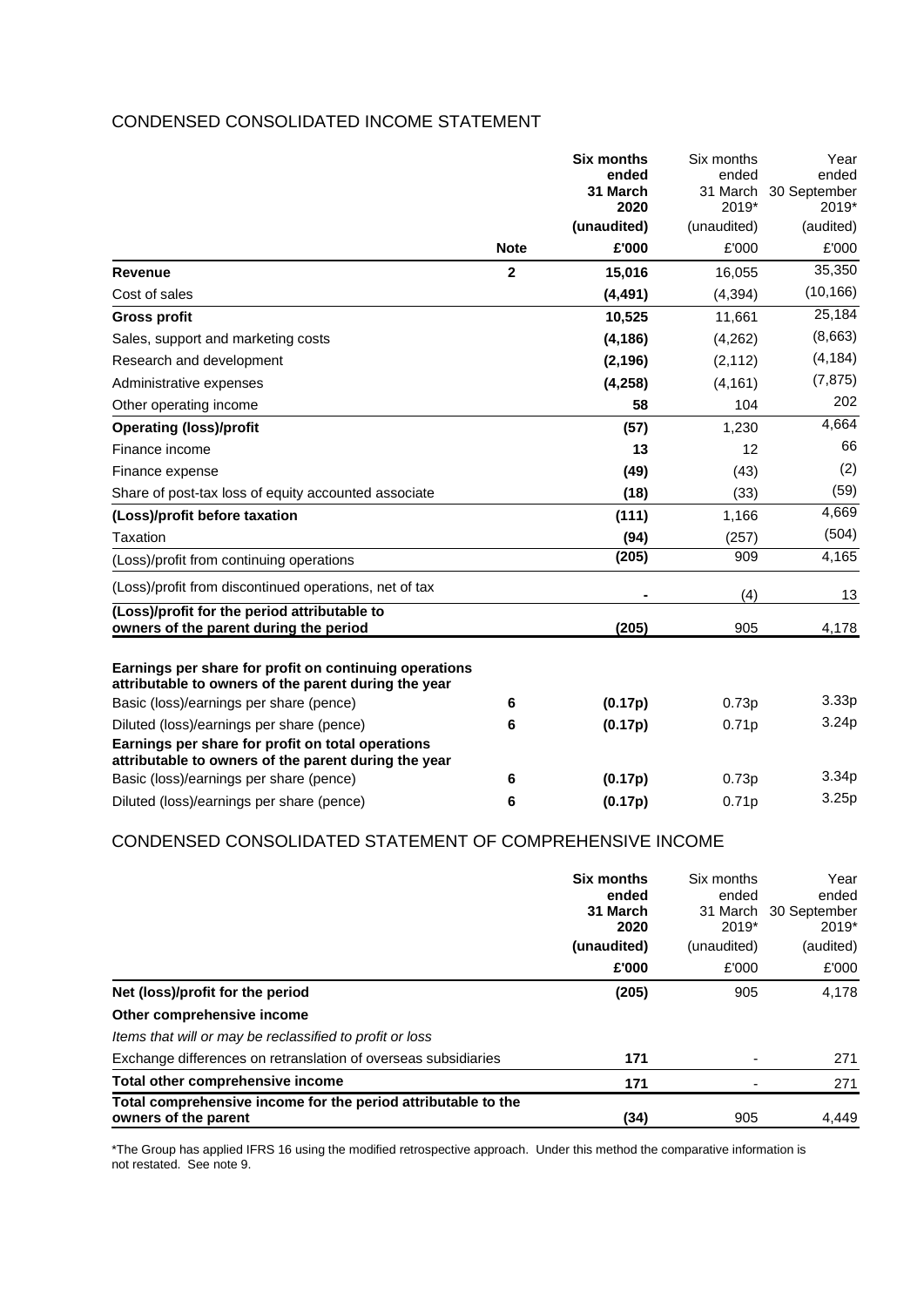|                                                                  |                         | 31 March<br>2020 | 31 March<br>2019* | 30 September<br>2019*<br>(audited) |
|------------------------------------------------------------------|-------------------------|------------------|-------------------|------------------------------------|
|                                                                  |                         | (unaudited)      | (unaudited)       |                                    |
|                                                                  | <b>Note</b>             | £'000            | £'000             | £'000                              |
| <b>Non-current assets</b>                                        |                         |                  |                   |                                    |
| Goodwill and intangible assets                                   |                         | 12,420           | 12,389            | 12,449                             |
| Property, plant and equipment                                    |                         | 2,218            | 2,428             | 2,280                              |
| Right of use assets                                              | $\boldsymbol{9}$        | 2,013            |                   |                                    |
| Financial asset - investments                                    |                         | 317              | 125               | 98                                 |
| Deferred tax asset                                               |                         | 664              | 426               | 405                                |
|                                                                  |                         | 17,632           | 15,368            | 15,232                             |
| <b>Current assets</b>                                            |                         |                  |                   |                                    |
| Inventories                                                      |                         | 3,684            | 3,080             | 3,236                              |
| Trade and other receivables                                      |                         | 11,412           | 9,488             | 11,687                             |
| Current tax debtor                                               |                         | 300              | 72                | 177                                |
| Cash and cash equivalents                                        |                         | 10,848           | 10,949            | 13,837                             |
|                                                                  |                         | 26,244           | 23,589            | 28,937                             |
| <b>Current liabilities</b>                                       |                         |                  |                   |                                    |
| Trade and other payables                                         |                         | (9,905)          | (9,420)           | (10, 733)                          |
| Lease liabilities                                                | 9                       | (469)            |                   |                                    |
|                                                                  |                         | (10, 374)        | (9, 420)          | (10, 733)                          |
| <b>Net current assets</b>                                        |                         | 15,870           | 14,169            | 18,204                             |
| <b>Total assets less current liabilities</b>                     |                         | 33,502           | 29,537            | 33,436                             |
|                                                                  |                         |                  |                   |                                    |
| <b>Non-current liabilities</b><br><b>Other liabilities</b>       |                         | (369)            | (317)             |                                    |
| Lease liabilities                                                | 9                       | (1,794)          |                   | (462)                              |
| Provisions                                                       |                         | (20)             |                   |                                    |
| Deferred tax liability                                           |                         | (2,001)          | (12)              | (16)                               |
|                                                                  |                         |                  | (1,802)           | (1,797)                            |
|                                                                  |                         | (4, 184)         | (2, 131)          | (2, 275)                           |
| <b>Net assets</b>                                                |                         | 29,318           | 27,406            | 31,161                             |
| Capital and reserves attributable to the owners of<br>the parent |                         |                  |                   |                                    |
| Share capital                                                    | $\overline{\mathbf{r}}$ | 314              | 313               | 313                                |
| Shares to be issued                                              |                         | 65               | 65                | 65                                 |
| Share premium account                                            |                         | 17,707           | 17,391            | 17,417                             |
| Retained earnings                                                |                         | 10,546           | 9,393             | 12,851                             |
| Foreign currency translation reserve                             |                         | 686              | 244               | 515                                |
| Total equity shareholders' funds                                 |                         | 29,318           | 27,406            | 31,161                             |

# CONDENSED CONSOLIDATED STATEMENT OF FINANCIAL POSITION

\*The Group has applied IFRS 16 using the modified retrospective approach. Under this method the comparative information is not restated. See note 9.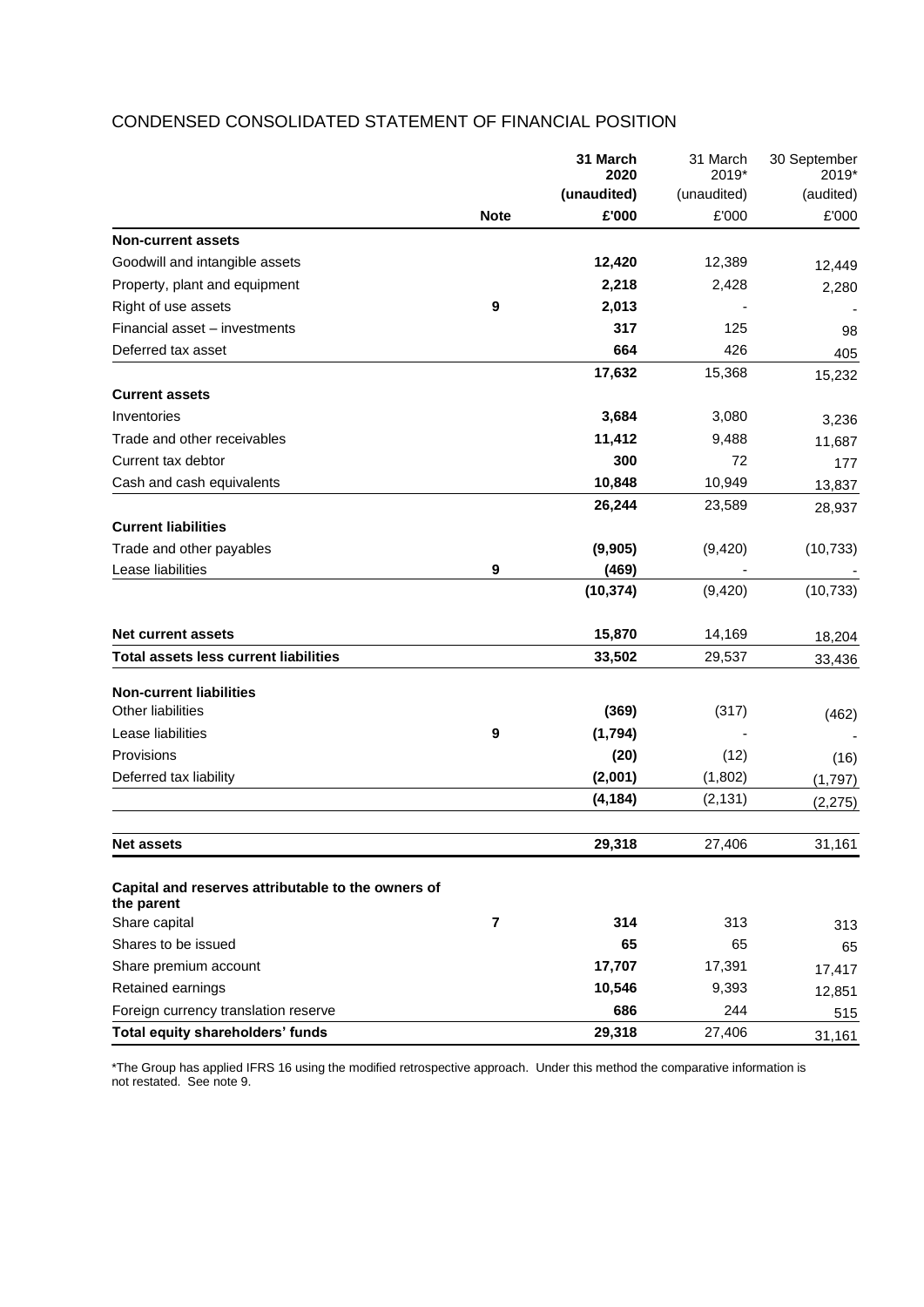# CONDENSED CONSOLIDATED STATEMENT OF CASHFLOWS

|                                                               | <b>Six months</b><br>ended | Six months<br>ended | Year<br>ended         |
|---------------------------------------------------------------|----------------------------|---------------------|-----------------------|
|                                                               | 31 March<br>2020           | 31 March<br>2019*   | 30 September<br>2019* |
|                                                               | (unaudited)                | (unaudited)         | (audited)             |
|                                                               | £'000                      | £'000               | £'000                 |
| Cash flows from operating activities                          |                            |                     |                       |
| Operating (loss)/profit from continuing operations            | (57)                       | 1,230               | 4,664                 |
| Operating (loss)/profit from discontinued operations          |                            | (3)                 | 21                    |
| Group operating (loss)/profit                                 | (57)                       | 1,227               | 4,685                 |
| Depreciation and amortisation                                 | 1,787                      | 1,353               | 2,761                 |
| Share based payments                                          | 71                         | 122                 | 264                   |
| Exchange adjustments                                          | 174                        | 5                   | 134                   |
| (Increase)/decrease in inventories                            | (448)                      | (677)               | (823)                 |
| Decrease/(increase) in receivables                            | 261                        | 1,089               | (949)                 |
| (Decrease)/increase in payables                               | (802)                      | 132                 | 1,600                 |
| Cash generated from operating activities                      | 986                        | 3,251               | 7,672                 |
| Tax paid                                                      | (190)                      | (59)                | (369)                 |
| Net cash from operating activities                            | 796                        | 3,192               | 7,303                 |
| Cash flows from investing activities                          |                            |                     |                       |
| Purchase of property, plant and equipment                     | (251)                      | (293)               | (467)                 |
| Purchase of intangible assets                                 | (1, 183)                   | (1,068)             | (2, 196)              |
| Purchase of investment                                        | (236)                      |                     |                       |
| Proceeds on disposal of property, plant and equipment         | 11                         | 54                  | 79                    |
| Acquisition of subsidiary undertaking net of cash<br>acquired | (128)                      | (74)                | (141)                 |
| Interest arising on contingent consideration                  |                            | (43)                | 43                    |
| Interest received                                             | 13                         | 12                  | 23                    |
| Interest Paid                                                 | (49)                       |                     | (2)                   |
| Net cash used in investing activities                         | (1,823)                    | (1, 412)            | (2,661)               |
| Cash flows from financing activities                          |                            |                     |                       |
| Issue of ordinary shares                                      | 291                        | 65                  | 91                    |
| Equity dividends paid                                         | (2, 253)                   | (3, 125)            | (3, 125)              |
| Net cash used in financing activities                         | (1, 962)                   | (3,060)             | (3,034)               |
| Net (decrease)/increase in cash and cash<br>equivalents       | (2,989)                    | (1,280)             | 1,608                 |
| Cash and cash equivalents at beginning of the<br>period       | 13,837                     | 12,229              | 12,229                |
|                                                               |                            |                     |                       |
| Cash and cash equivalents at end of the period                | 10,848                     | 10,949              | 13,837                |

\*The Group has applied IFRS 16 using the modified retrospective approach. Under this method the comparative information is not restated. See note 9.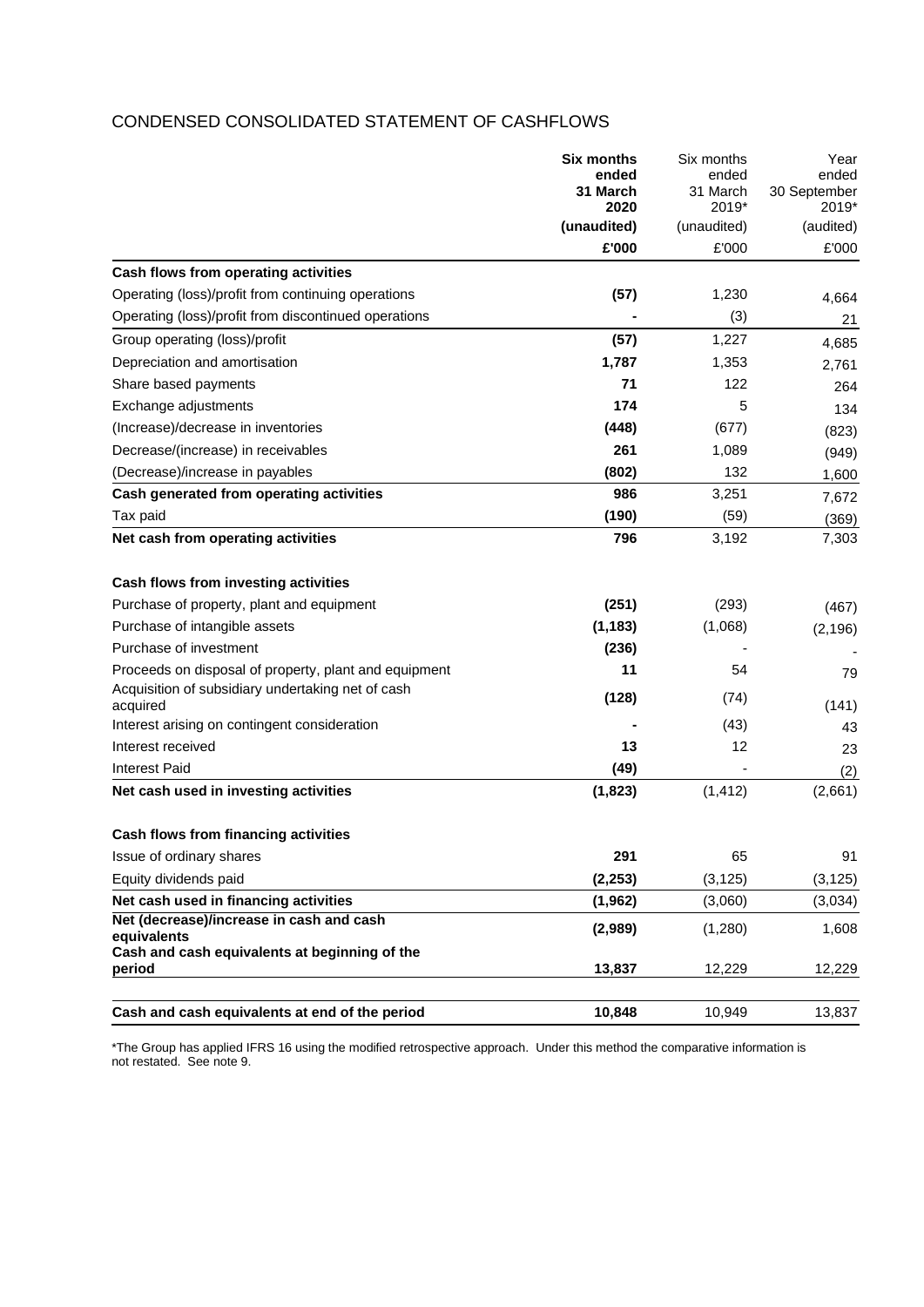# CONDENSED CONSOLIDATED STATEMENT OF CHANGES TO EQUITY

|                                                                                          | <b>Share</b><br>Capital<br>£'000 | <b>Shares</b><br>to be<br>issued<br>£'000 | <b>Share</b><br>premium<br>account<br>£'000 | <b>Retained</b><br>earnings<br>£'000 | Foreign<br>currency<br>translation<br>reserve<br>£'000 | Total<br>£'000 |
|------------------------------------------------------------------------------------------|----------------------------------|-------------------------------------------|---------------------------------------------|--------------------------------------|--------------------------------------------------------|----------------|
| Balance as at 30 September 2019*                                                         | 313                              | 65                                        | 17,417                                      | 12,851                               | 515                                                    | 31,161         |
| Net profit for the period                                                                |                                  |                                           |                                             | (205)                                |                                                        | (205)          |
| Exchange difference on retranslation of overseas<br>subsidiaries                         |                                  |                                           |                                             |                                      | 171                                                    | 171            |
| Tax recognised directly in equity                                                        |                                  |                                           |                                             | 82                                   |                                                        | 82             |
| <b>Transactions with owners:</b>                                                         |                                  |                                           |                                             |                                      |                                                        |                |
| Dividends                                                                                |                                  |                                           |                                             | (2, 253)                             |                                                        | (2, 253)       |
| Issue of share capital                                                                   | 1                                |                                           | 290                                         |                                      |                                                        | 291            |
| Movement in relation to share based payments                                             |                                  |                                           |                                             | 71                                   |                                                        | 71             |
| Balance as at 31 March 2020                                                              | 314                              | 65                                        | 17,707                                      | 10,546                               | 686                                                    | 29,318         |
|                                                                                          |                                  |                                           |                                             |                                      |                                                        |                |
| Balance as at 30 September 2018 as<br>previously stated                                  | 312                              | 65                                        | 17,327                                      | 12,022                               | 244                                                    | 29,970         |
| Impact of change in accounting policy - IFRS 15<br>Revenue from contracts with customers |                                  |                                           |                                             | (664)                                |                                                        | (664)          |
| Balance at 1 October 2018 as restated*                                                   | 312                              | 65                                        | 17,327                                      | 11,358                               | 244                                                    | 29,306         |
| Net profit for the period                                                                |                                  |                                           |                                             | 905                                  |                                                        | 905            |
| Exchange differences on retranslation of<br>overseas subsidiaries                        |                                  |                                           |                                             |                                      |                                                        |                |
| Tax recognised directly in equity                                                        |                                  |                                           |                                             | 133                                  |                                                        | 133            |
| Transactions with owners:                                                                |                                  |                                           |                                             |                                      |                                                        |                |
| <b>Dividends</b>                                                                         |                                  |                                           |                                             | (3, 125)                             |                                                        | (3, 125)       |
| <b>Issue of share capital</b>                                                            | 1                                |                                           | 64                                          |                                      |                                                        | 65             |
| Movement in relation to share options                                                    |                                  |                                           |                                             | 122                                  |                                                        | 122            |
| Balance as at 31 March 2019                                                              | 313                              | 65                                        | 17,391                                      | 9,393                                | 244                                                    | 27,406         |
|                                                                                          |                                  |                                           |                                             |                                      |                                                        |                |
| Balance as at 30 September 2018 as<br>previously stated                                  | 312                              | 65                                        | 17,327                                      | 12,022                               | 244                                                    | 29,970         |
| Impact of change in accounting policy - IFRS 15<br>Revenue from contracts with customers |                                  |                                           |                                             | (664)                                |                                                        | (664)          |
| Balance at 1 October 2018 as restated*                                                   | 312                              | 65                                        | 17,327                                      | 11,358                               | 244                                                    | 29,306         |
| Net profit for the period                                                                |                                  |                                           |                                             | 4,178                                |                                                        | 4,178          |
| Exchange differences on retranslation of<br>overseas subsidiaries                        |                                  |                                           |                                             |                                      | 271                                                    | 271            |
| Tax recognised directly in equity                                                        |                                  |                                           |                                             | 176                                  |                                                        | 176            |
| <b>Transactions with owners:</b>                                                         |                                  |                                           |                                             |                                      |                                                        |                |
| <b>Dividends</b>                                                                         |                                  |                                           |                                             | (3, 125)                             |                                                        | (3, 125)       |
| Issue of share capital                                                                   | 1                                |                                           | 90                                          |                                      |                                                        | 91             |
| Movement in relation to share options                                                    |                                  |                                           | $\blacksquare$                              | 264                                  |                                                        | 264            |
| Balance as at 30 September 2019                                                          | 313                              | 65                                        | 17,417                                      | 12,851                               | 515                                                    | 31,161         |

\*The Group has applied IFRS 16 using the modified retrospective approach. Under this method the comparative information is not restated. See note 9.

The accompanying notes are an integral part of this interim financial information.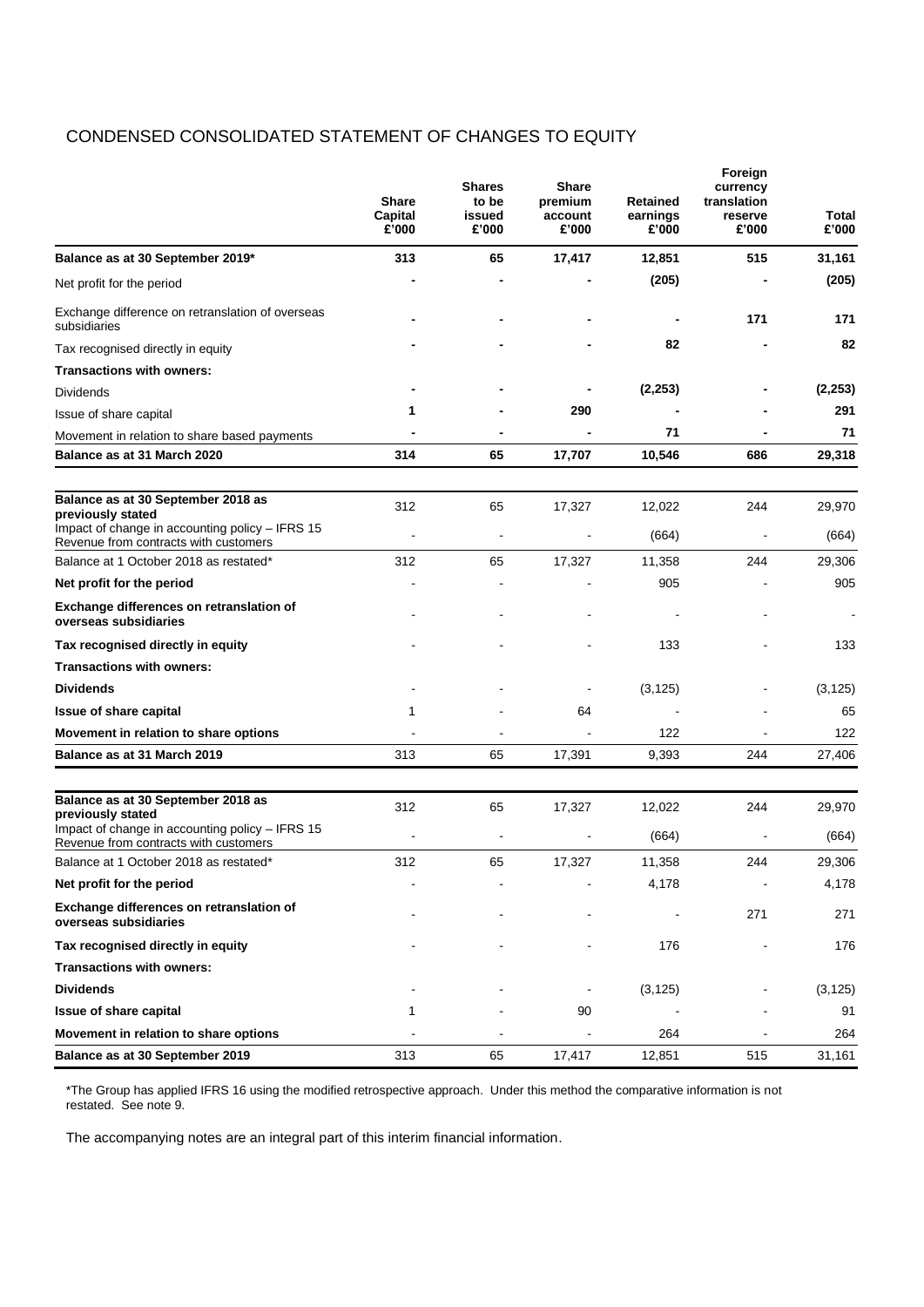# NOTES TO THE CONDENSED CONSOLIDATED INTERIM STATEMENTS

#### **1. Basis of preparation**

Oxford Metrics Plc, (the "Company") is a company domiciled in England. The condensed consolidated interim financial statements of the Company for the six months ended 31 March 2020 comprise the Company and its subsidiaries (together referred to as the "Group").

During the period the Group adopted IFRS 16 'Leases' and the impact of adopting IFRS 16 is shown in note 9. Otherwise, the condensed consolidated interim financial statements have been prepared using accounting policies consistent with those of the annual financial statements for the year ended 30 September 2019. They are in accordance with IAS 34. Other new and amended standards and interpretations issued by the IASB that will apply for the first time in the next annual financial statements are not expected to impact the Group as they are either not relevant to the Group's activities or require accounting which is consistent with the Group's current accounting policies.

The interim financial statements have not been audited or reviewed and the financial information contained in this report does not constitute statutory accounts within the meaning of Section 434 of the Companies Act 2006. The comparative figures for the year ended 30 September 2019 are not the statutory accounts but have been extracted from the Group's 2019 financial statements which have been delivered to the Registrar of Companies. The auditors' report on those financial statements was unqualified did not contain references to any matters to which the auditors drew attention without qualifying the report and did not contain a statement under Section 498(2) or (3) of the Companies Act 2006.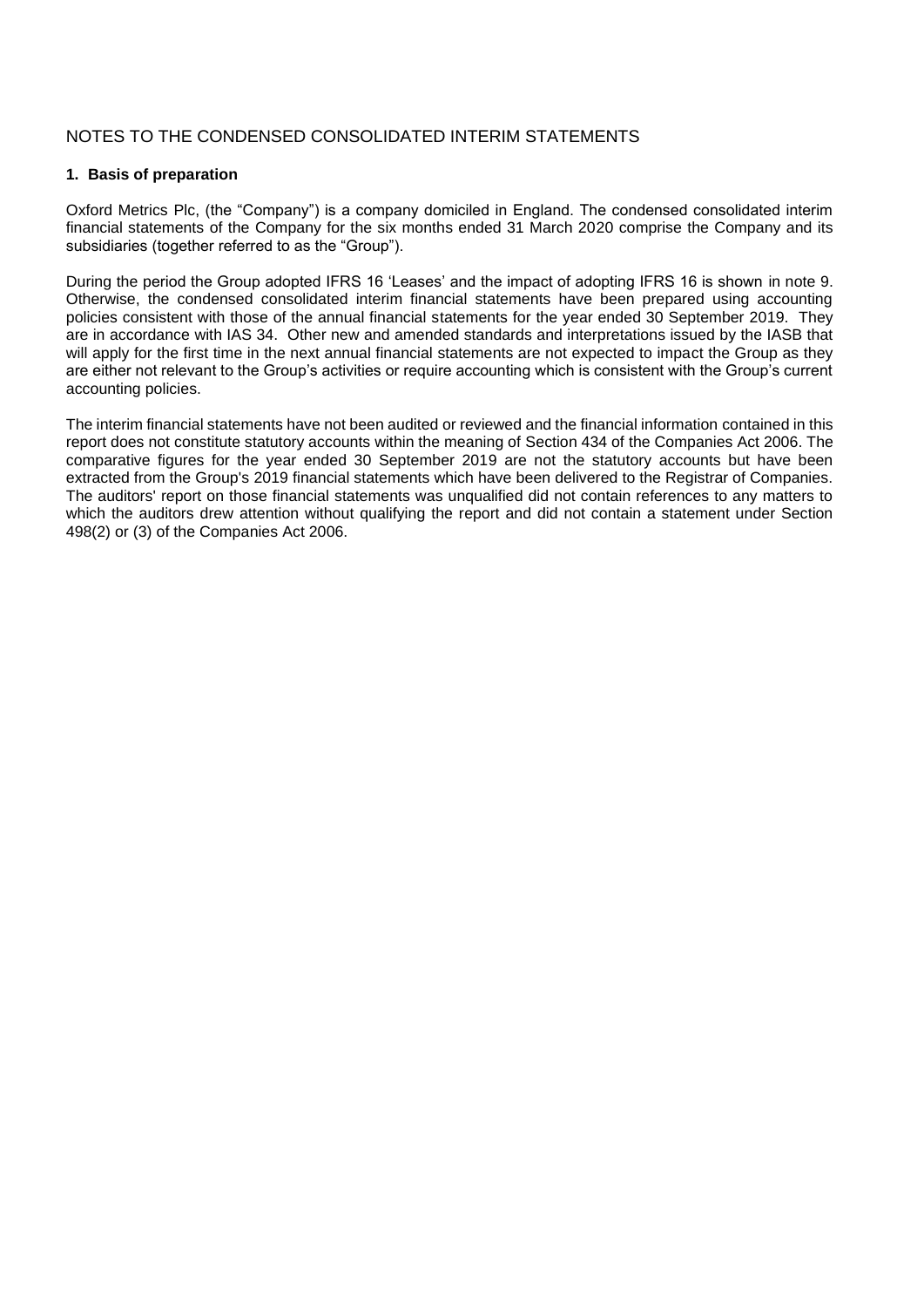## **2. 2. Revenue from contracts with customers**

|                                                        | <b>Six months</b> | Six months  | Year         |  |
|--------------------------------------------------------|-------------------|-------------|--------------|--|
|                                                        | ended             | ended       | ended        |  |
|                                                        | 31 March          | 31 March    | 30 September |  |
|                                                        | 2020              | 2019        | 2019         |  |
|                                                        | (unaudited)       | (unaudited) | (audited)    |  |
|                                                        | £'000             | £'000       | £'000        |  |
| Vicon UK                                               | 7,068             | 7,063       | 14,638       |  |
| Vicon USA                                              | 4,260             | 5,466       | 13,692       |  |
| Vicon Group                                            | 11,328            | 12,529      | 28,330       |  |
| Yotta                                                  | 3,688             | 3,526       | 7,020        |  |
| <b>Oxford Metrics Group</b>                            | 15,016            | 16,055      | 35,350       |  |
|                                                        |                   |             |              |  |
| Vicon revenue by market                                |                   |             |              |  |
| Engineering                                            | 1,948             | 3,287       | 6,015        |  |
| Entertainment                                          | 3,170             | 3,072       | 6,802        |  |
| Life sciences                                          | 5,454             | 5,731       | 13,637       |  |
| <b>Established markets</b>                             | 10,572            | 12,090      | 26,454       |  |
| Adjacent verticals                                     | 756               | 439         | 1,876        |  |
| Vicon Group                                            | 11,328            | 12,529      | 28,330       |  |
|                                                        |                   |             |              |  |
| Group revenue by type                                  |                   |             |              |  |
| Sale of hardware                                       | 8,917             | 10,449      | 23,710       |  |
| Sale of software                                       | 2,293             | 3,506       | 7,023        |  |
| Rendering of services                                  | 3,806             | 2,100       | 4,618        |  |
| <b>Oxford Metrics Group</b>                            | 15,016            | 16,055      | 35,350       |  |
|                                                        |                   |             |              |  |
| Yotta revenue by type<br>Software and related services | 3,688             | 3,526       | 7,020        |  |
|                                                        |                   |             |              |  |
| Yotta Group                                            | 3,688             | 3,526       | 7,020        |  |

\*This additional information is provided to the Chief Operating Decision Maker. Further analysis by market is not available.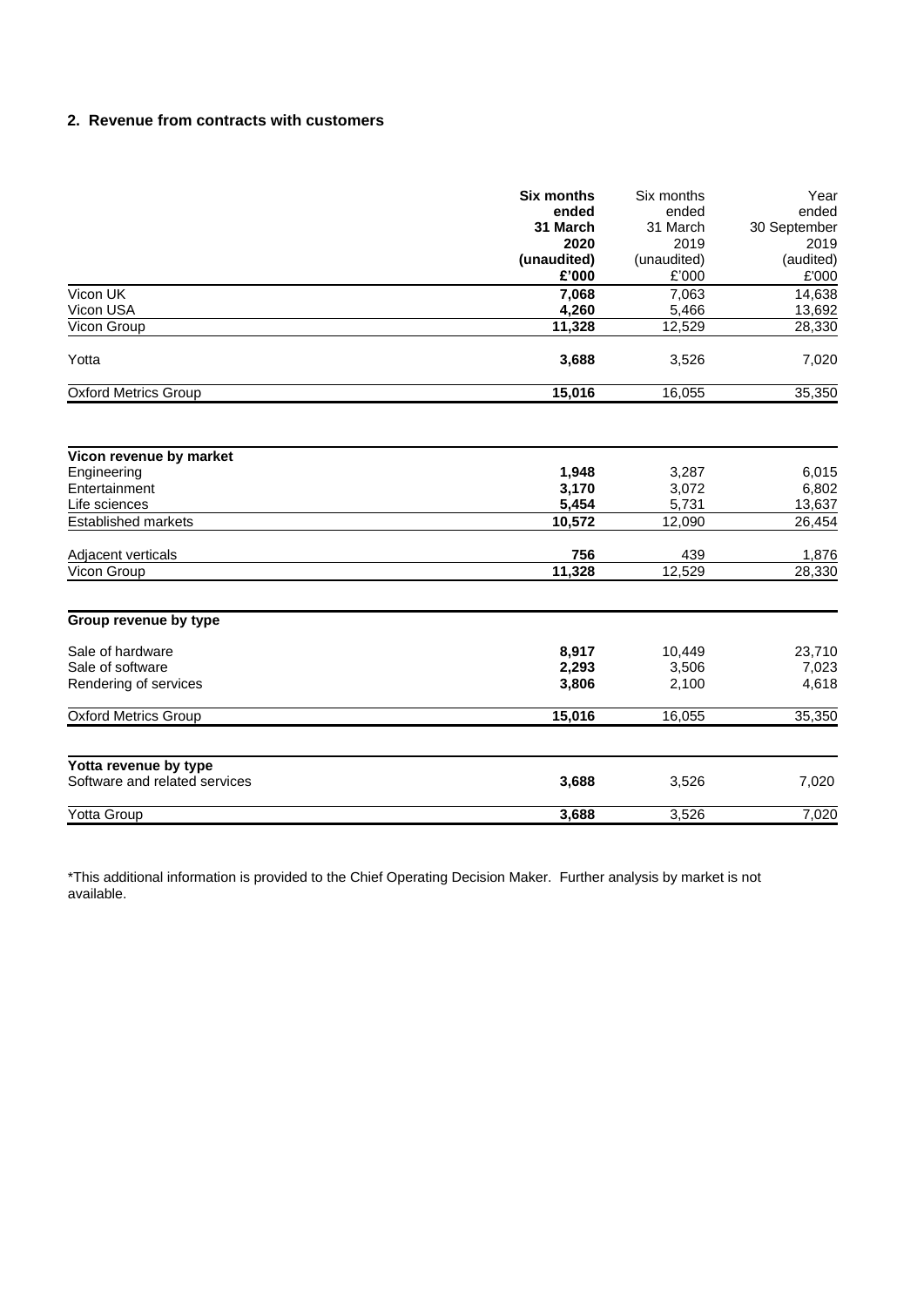|                                 |                 |                                            | <b>Revenue</b> |              |
|---------------------------------|-----------------|--------------------------------------------|----------------|--------------|
|                                 |                 | <b>Six months</b>                          | Six months     | Year         |
|                                 |                 | ended                                      | ended          | ended        |
|                                 |                 |                                            |                |              |
|                                 |                 | 31 March                                   | 31 March       | 30 September |
|                                 |                 | 2020                                       | 2019           | 2019         |
|                                 |                 | (unaudited)                                | (unaudited)    | (audited)    |
|                                 |                 | £'000                                      | £'000          | £'000        |
| <b>By destination</b>           |                 |                                            |                |              |
|                                 |                 |                                            |                |              |
| UK                              |                 | 4,861                                      | 3,994          | 8,239        |
| Germany                         |                 | 295                                        | 376            | 993          |
| Italy                           |                 | 134                                        |                | 327          |
| Netherlands                     |                 | 214                                        | 540            | 727          |
| France                          |                 | 57                                         |                |              |
|                                 |                 |                                            | 160            | 535          |
| Switzerland                     |                 | 77                                         | 121            | 285          |
| <b>Rest of Europe</b>           |                 | 1,019                                      | 616            | 862          |
| Canada                          |                 | 335                                        | 424            | 905          |
| <b>USA</b>                      |                 | 3,652                                      | 4,911          | 12,745       |
|                                 |                 |                                            |                |              |
| Rest of North America           |                 | 107                                        | 123            | 110          |
| Australia                       |                 | 438                                        | 288            | 545          |
| Hong Kong                       |                 | 1,462                                      | 1,526          | 2,788        |
| Japan                           |                 | 1,904                                      | 1,739          | 3,570        |
| Korea                           |                 | 152                                        | 937            | 1,464        |
|                                 |                 |                                            |                |              |
| Rest of Asia Pacific            |                 | 126                                        | 212            | 565          |
| Other                           |                 | 183                                        | 88             | 690          |
|                                 |                 |                                            |                |              |
| <b>Oxford Metrics Group</b>     |                 | 15,016                                     | 16,055         | 35,350       |
|                                 |                 |                                            |                |              |
| By origin                       |                 |                                            |                |              |
| UK                              |                 | 10,653                                     | 10,406         | 21,268       |
| North America                   |                 | 4,259                                      | 5,466          | 13,692       |
| Asia Pacific                    |                 | 104                                        | 183            | 390          |
|                                 |                 |                                            |                |              |
| <b>Oxford Metrics Group</b>     |                 | 15,016                                     | 16,055         | 35,350       |
| Timing of the transfer of goods |                 | Six months ended 31 March 2020 (unaudited) |                |              |
| and services                    | <b>Vicon UK</b> | <b>Vicon USA</b>                           | Yotta          | Total        |
|                                 | £'000           | £'000                                      | £'000          | £'000        |
|                                 |                 |                                            |                |              |
| Point in time                   | 6,404           | 3,201                                      | 859            | 10,464       |
| Over time                       | 664             | 1,059                                      | 2,829          | 4,552        |
| Oxford Metrics Group            | 7,068           | 4,260                                      | 3,688          | 15,016       |
|                                 |                 |                                            |                |              |
| <b>Contract Counterparties</b>  |                 |                                            |                |              |
| Direct to consumers             | 1,637           | 3,870                                      | 3,616          | 9,123        |
| Third party distributor         | 5,431           | 390                                        | 72             | 5,893        |
| <b>Oxford Metrics Group</b>     | 7,068           | 4,260                                      | 3,688          | 15,016       |
| By destination                  |                 |                                            |                |              |
| $\overline{\mathsf{U}}$ K       | 1,314           | -                                          | 3,547          | 4,861        |
| Germany                         | 295             |                                            |                | 295          |
| Italy                           | 134             |                                            |                | 134          |
|                                 |                 |                                            |                |              |
| Netherlands<br>France           | 192<br>57       |                                            | 22             | 214<br>57    |
|                                 |                 |                                            |                |              |
| Switzerland                     | 77              |                                            |                | 77           |
| Rest of Europe                  | 1,017           |                                            | 2              | 1,019        |
| Canada                          |                 | 335                                        |                | 335          |
| <b>USA</b>                      |                 | 3,652                                      |                | 3,652        |
| Rest of North America           | 3               | 104                                        |                | 107          |
| Australia                       | 335             |                                            | 103            | 438          |
| Hong Kong                       | 1,462           |                                            |                | 1,462        |
| Japan                           | 1,904           |                                            |                | 1,904        |
| Korea                           | 152             |                                            |                | 152          |
| Rest of Asia Pacific            | 126             |                                            |                | 126          |
| Other                           |                 | 169                                        | 14             | 183          |
| <b>Oxford Metrics Group</b>     | 7,068           | 4,260                                      | 3,688          | 15,016       |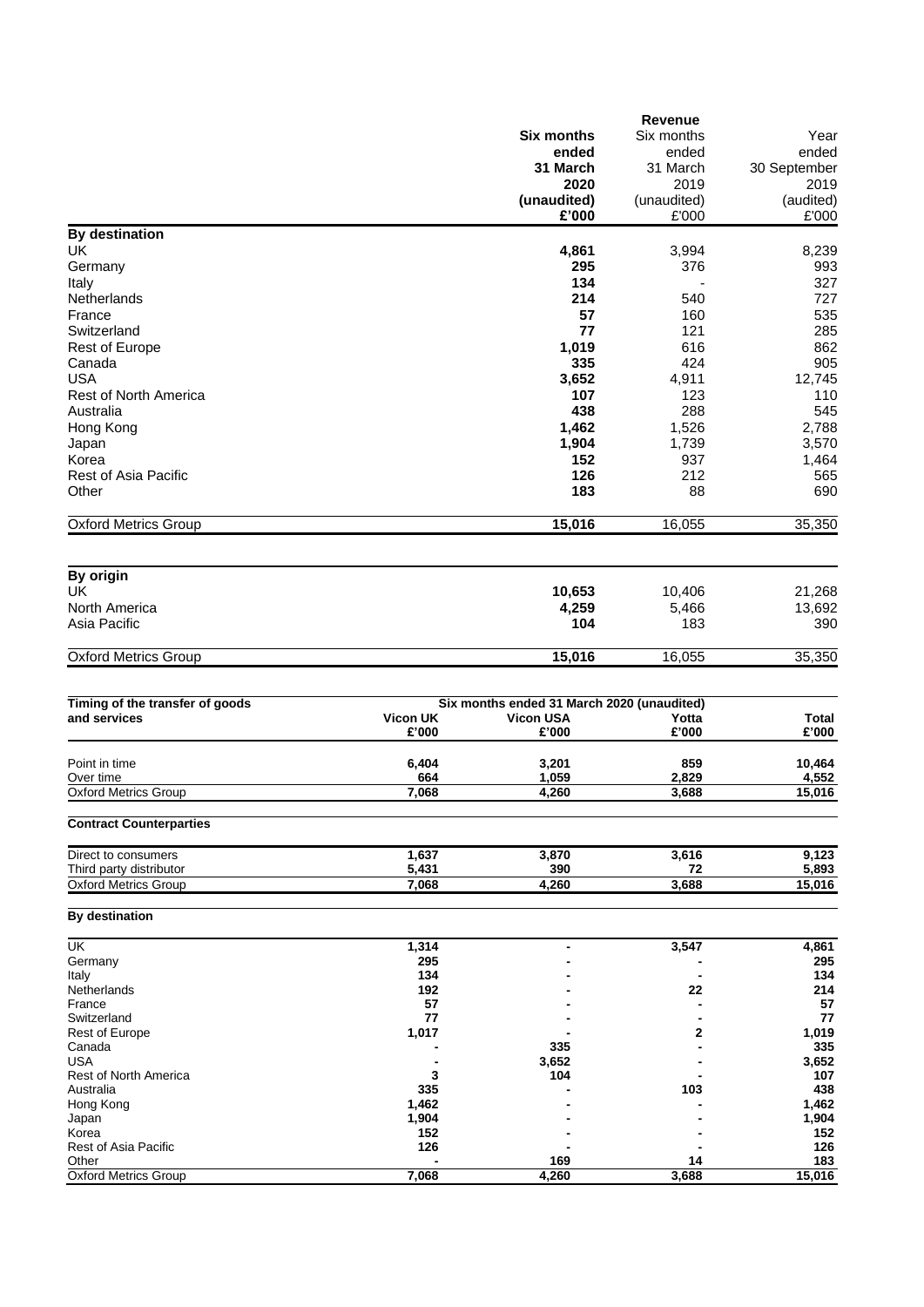| Timing of the transfer of goods | Year ended 30 September 2019 (audited) |           |       |        |  |
|---------------------------------|----------------------------------------|-----------|-------|--------|--|
| and services                    | Vicon UK                               | Vicon USA | Yotta | Total  |  |
|                                 | £'000                                  | £'000     | £'000 | £'000  |  |
| Point in time                   | 13,507                                 | 11,802    | 1,741 | 27,050 |  |
| Over time                       | 1,131                                  | 1,890     | 5,279 | 8,300  |  |
| <b>Oxford Metrics Group</b>     | 14,638                                 | 13,692    | 7,020 | 35,350 |  |
| <b>Contract Counterparties</b>  |                                        |           |       |        |  |
| Direct to consumers             | 4,170                                  | 12,638    | 6,811 | 23,619 |  |
| Third party distributor         | 10,468                                 | 1,054     | 209   | 11,731 |  |
| <b>Oxford Metrics Group</b>     | 14,638                                 | 13,692    | 7,020 | 35,350 |  |
| By destination                  |                                        |           |       |        |  |
| <b>UK</b>                       | 1,662                                  |           | 6,577 | 8,239  |  |
| Germany                         | 969                                    |           | 24    | 993    |  |
| Italy                           | 327                                    |           |       | 327    |  |
| <b>Netherlands</b>              | 585                                    |           | 142   | 727    |  |
| France                          | 535                                    |           |       | 535    |  |
| Switzerland                     | 285                                    |           |       | 285    |  |
| Rest of Europe                  | 858                                    |           | 4     | 862    |  |
| Canada                          |                                        | 905       |       | 905    |  |
| <b>USA</b>                      | 646                                    | 12,099    |       | 12,745 |  |
| <b>Rest of North America</b>    |                                        | 110       |       | 110    |  |
| Australia                       | 327                                    |           | 218   | 545    |  |
| Hong Kong                       | 2,788                                  |           |       | 2,788  |  |
| Japan                           | 3,570                                  |           |       | 3,570  |  |
| South Korea                     | 1,464                                  |           |       | 1,464  |  |
| <b>Rest of Asia Pacific</b>     | 565                                    |           |       | 565    |  |
| Other                           | 57                                     | 578       | 55    | 690    |  |
| <b>Oxford Metrics Group</b>     | 14.638                                 | 13.692    | 7.020 | 35,350 |  |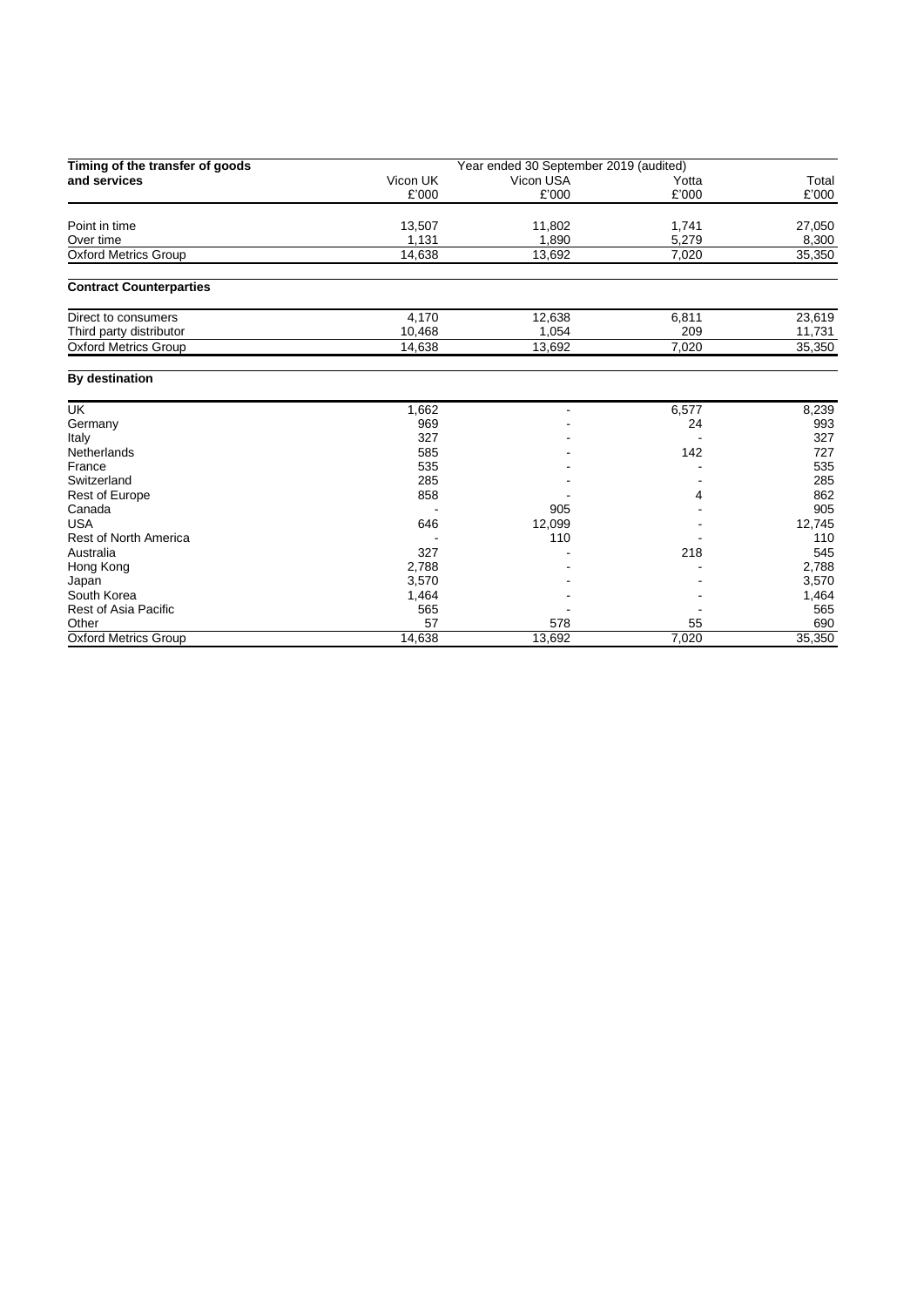## **3. Segmental Analysis**

Segment information is presented in the condensed consolidated interim financial statements in respect of the Group's business segments, which are reported to the Chief Operating Decision Maker (CODM). The Group has identified the Board of Directors of Oxford Metrics plc, ("the Board") as the CODM. The business segment reporting reflects the Group's management and internal reporting structure.

The Group comprises the following business segments:

Vicon Group: This is the development, production and sale of computer software and equipment for the entertainment, engineering and life science markets; and

Yotta Group: This is the provision of software and services for the management of infrastructure assets for Government Agencies, Local Government and major infrastructure contractors.

Other unallocated costs represent head office expenses not recharged to subsidiary companies.

Business segments are analysed below:

|                             | Segment depreciation and amortisation |             |              |  |  |
|-----------------------------|---------------------------------------|-------------|--------------|--|--|
|                             | Six months                            | Six months  | Year         |  |  |
|                             | ended                                 | ended       | ended        |  |  |
|                             | 31 March                              | 31 March    | 30 September |  |  |
|                             | 2020                                  | 2019        | 2019         |  |  |
|                             | (unaudited)                           | (unaudited) | (audited)    |  |  |
|                             | £'000                                 | £'000       | £'000        |  |  |
| Vicon UK                    | 1,042                                 | 923         | 1,898        |  |  |
| Vicon USA                   | 31                                    | 32          | 64           |  |  |
| Vicon Group                 | 1,073                                 | 955         | 1,962        |  |  |
| Yotta                       | 423                                   | 393         | 788          |  |  |
| Unallocated                 | 9                                     | 5           | 13           |  |  |
| <b>Oxford Metrics Group</b> | 1,505                                 | 1,353       | 2,763        |  |  |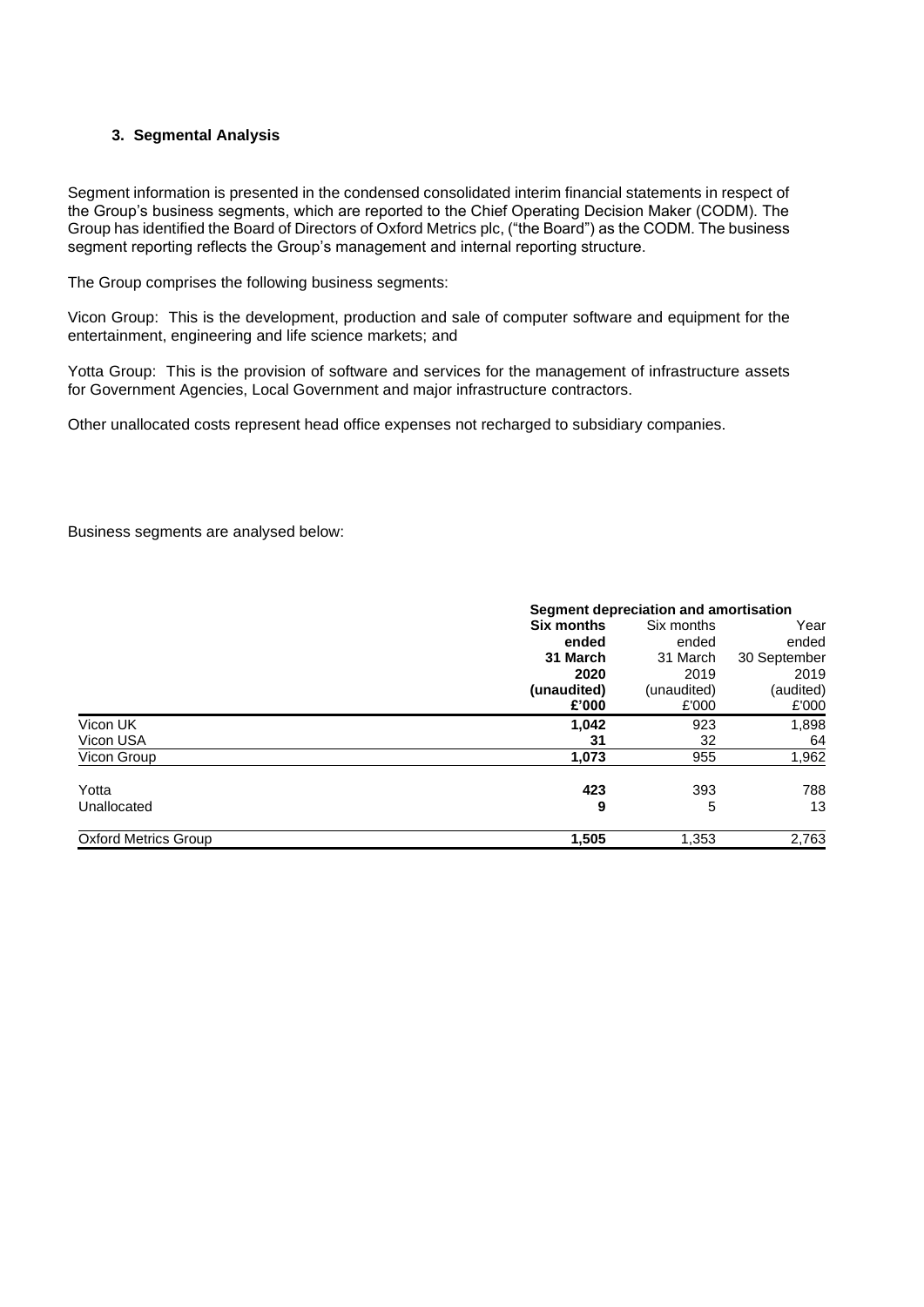|                                   | Six months ended 31 March 2020 (unaudited)                                             |               |                                                 | Six months ended 31 March 2019 (unaudited) |                     |                                              | Year ended 30 September 2019 (audited) |                     |                     |                |                    |                     |
|-----------------------------------|----------------------------------------------------------------------------------------|---------------|-------------------------------------------------|--------------------------------------------|---------------------|----------------------------------------------|----------------------------------------|---------------------|---------------------|----------------|--------------------|---------------------|
|                                   | <b>Adjusted</b><br><b>Group Profit/(loss)</b> profit/(loss)<br>profit/(loss) Adjusting |               | Adjusted<br>Profit/(loss)<br>Adjusting<br>Group |                                            |                     | Adjusted<br>profit/(loss) Adjusting<br>Group |                                        |                     | Profit/(loss)       |                |                    |                     |
|                                   | before tax<br>£'000                                                                    | £'000         | itemsrecharges<br>£'000                         | before tax<br>£'000                        | before tax<br>£'000 | items<br>£'000                               | recharges<br>£'000                     | before tax<br>£'000 | before tax<br>£'000 | items<br>£'000 | recharges<br>£'000 | before tax<br>£'000 |
|                                   |                                                                                        |               |                                                 |                                            |                     |                                              |                                        |                     |                     |                |                    |                     |
| Vicon UK<br>Vicon USA             | 689<br>1,261                                                                           | (136)         | 188<br>(1,080)                                  | 741<br>181                                 | 1,208<br>2,098      | (174)                                        | 699<br>(1,666)                         | 1,733<br>432        | 2,354<br>5,760      | (125)          | 3,248<br>(4,976)   | 5,477<br>784        |
| Vicon Group                       | 1,950                                                                                  | (136)         | (892)                                           | 922                                        | 3,306               | (174)                                        | (967)                                  | 2,165               | 8,114               | (125)          | (1,728)            | 6,261               |
| Yotta<br>Unallocated              | (464)<br>(1,171)                                                                       | (229)<br>(61) | (479)<br>1,371                                  | (1, 172)<br>139                            | (191)<br>(1,386)    | (284)<br>(105)                               | (495)<br>1,462                         | (970)<br>(29)       | (230)<br>(2, 421)   | (469)<br>(200) | (808)<br>2,536     | (1,507)<br>(85)     |
| Continuing<br>operations          | 315                                                                                    | (426)         | $\blacksquare$                                  | (111)                                      | 1,729               | (563)                                        |                                        | 1,166               | 5,463               | (794)          |                    | 4,669               |
| <b>OMG Life Group</b>             |                                                                                        |               |                                                 |                                            | (3)                 |                                              |                                        | (3)                 | 21                  | $\blacksquare$ |                    | 21                  |
| <b>Discontinued</b><br>operations |                                                                                        |               |                                                 |                                            | (3)                 | $\blacksquare$                               |                                        | (3)                 | 21                  | $\blacksquare$ |                    | 21                  |
| <b>Oxford Metrics</b>             |                                                                                        |               |                                                 |                                            |                     |                                              |                                        |                     |                     |                |                    |                     |
| Group                             | 315                                                                                    | (426)         |                                                 | (111)                                      | 1,726               | (563)                                        |                                        | 1,163               | 5,484               | (794)          |                    | 4,690               |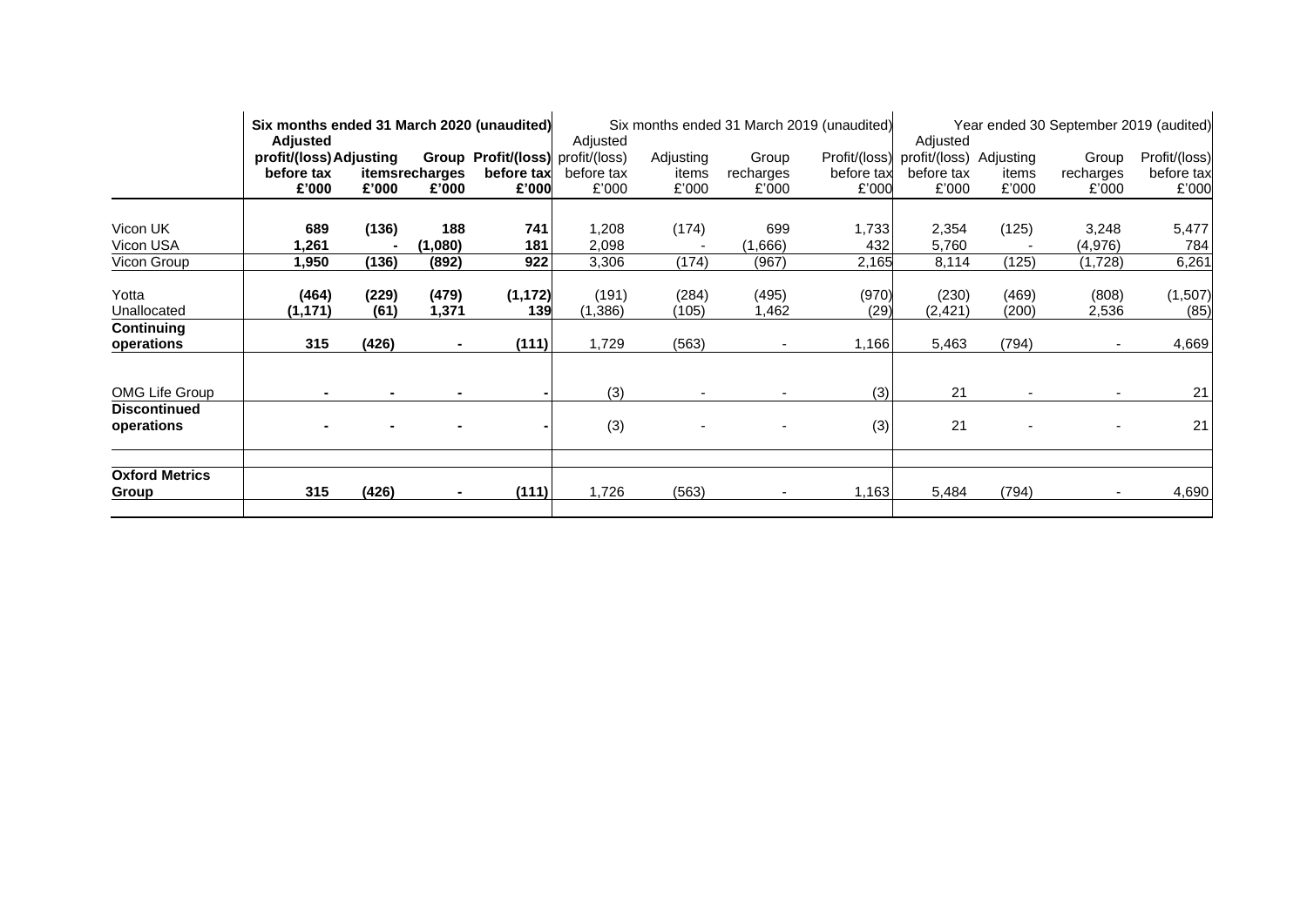|                       | <b>Non-current assets</b>                     |                   |                   | Additions to non-current assets |                          |                                        |                   | Carrying amount of segment assets |                                        | Carrying amount of segment liabilities |             |           |
|-----------------------|-----------------------------------------------|-------------------|-------------------|---------------------------------|--------------------------|----------------------------------------|-------------------|-----------------------------------|----------------------------------------|----------------------------------------|-------------|-----------|
|                       | Six months Year ended 30<br><b>Six months</b> |                   | <b>Six months</b> |                                 | Six months Year ended 30 | Six months Year ended 30<br>Six months |                   |                                   | Six months Year ended 30<br>Six months |                                        |             |           |
|                       | ended 31                                      | ended 31          | September         | ended 31                        | ended 31                 | September                              | ended 31          | ended 31                          | September                              | ended 31                               | ended 31    | September |
|                       | <b>March 2020</b>                             | <b>March 2019</b> | 2019              | <b>March 2020</b>               | March 2019               | 2019                                   | <b>March 2020</b> | March 2019                        | 2019                                   | <b>March 2020</b>                      | March 2019  | 2019      |
|                       | (unaudited)                                   | (unaudited)       | (audited)         | (unaudited)                     | (unaudited)              | (audited)                              | (unaudited)       | (unaudited)                       | (audited)                              | (unaudited)                            | (unaudited) | (audited) |
|                       | £'000                                         | £'000             | £'000             | £'000                           | £'000                    | £'000                                  | £'000             | £'000                             | £'000                                  | £'000                                  | £'000       | £'000     |
|                       |                                               |                   |                   |                                 |                          |                                        |                   |                                   |                                        |                                        |             |           |
| Vicon UK              | 9,764                                         | 8,838             | 8,642             | 996                             | 759                      | 1,667                                  | 25,290            | 20,924                            | 22,687                                 | (6.057)                                | (5,312)     | (5,781)   |
| Vicon USA             | 420. ا                                        | 858               | 838               | 23                              | 31                       | 55                                     | 6,351             | 6,196                             | 8,824                                  | (3,083)                                | (2, 125)    | (2, 973)  |
| Vicon Group           | 11,184                                        | 9,696             | 9,480             | 1,019                           | 790                      | ,722                                   | 31,641            | 27,120                            | 31,511                                 | (9, 140)                               | (7, 437)    | (8, 754)  |
|                       |                                               |                   |                   |                                 |                          |                                        |                   |                                   |                                        |                                        |             |           |
| Yotta                 | 5,798                                         | 5,301             | 5,366             | 410                             | 462                      | 912                                    | 14,569            | 15,978                            | 13,069                                 | (5,072)                                | (3,644)     | (3,852)   |
| Yotta Group           | 5,798                                         | 5,301             | 5,366             | 410                             | 462                      | 912                                    | 14,569            | 15,978                            | 13,069                                 | (5,072)                                | (3,644)     | (3, 852)  |
| Unallocated           | 610                                           | 364               | 386               | 241                             |                          | 29                                     | 3,678             | 1,905                             | 5,641                                  | (346)                                  | (470)       | (402)     |
| OMG Life              |                                               |                   |                   |                                 |                          |                                        |                   |                                   |                                        |                                        |             |           |
| Group*                |                                               |                   |                   |                                 |                          |                                        | (6,052)           | (6,046)                           | (6,052)                                |                                        |             |           |
| <b>Oxford Metrics</b> |                                               |                   |                   |                                 |                          |                                        |                   |                                   |                                        |                                        |             |           |
| Group                 | 17,592                                        | 15,368            | 15,232            | 1,670                           | 1,252                    | 2,663                                  | 43,836            | 38,957                            | 44,169                                 | (14, 558)                              | (11, 551)   | (13,008)  |

\*The negative balance within segment assets represents a cash overdraft which is part of the Group's cash offset facility.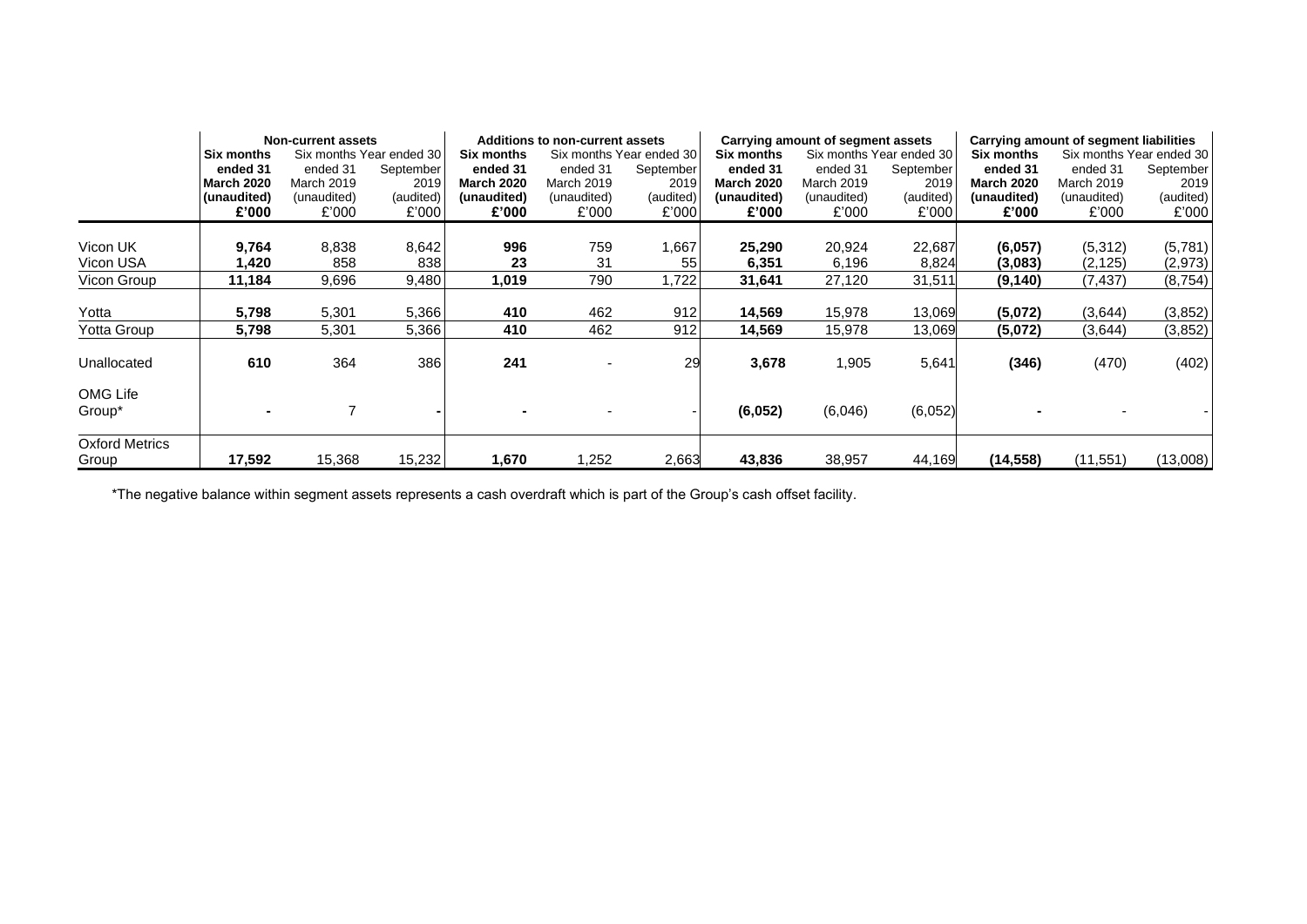# **4. Reconciliation of adjusted profit/(loss) before tax**

|                                                                                                                       | <b>Six months</b> | Six months  | Year              |
|-----------------------------------------------------------------------------------------------------------------------|-------------------|-------------|-------------------|
|                                                                                                                       | ended             | ended       | ended             |
|                                                                                                                       | 31 March          | 31 March    | 30 September      |
|                                                                                                                       | 2020              | 2019        | 2019              |
|                                                                                                                       | (unaudited)       | (unaudited) | (audited)         |
|                                                                                                                       | £'000             | £'000       | £'000             |
| Profit before tax - continuing operations                                                                             | (111)             | 1,166       | 4,669             |
| Share based payments - equity settled                                                                                 | 71                | 122         | 264               |
| Amortisation of intangibles arising on acquisition                                                                    | 270               | 270         | 541               |
| Redundancy costs                                                                                                      | 67                | 117         | 125               |
| Adjustment to fair value of deferred consideration payable and                                                        |                   |             |                   |
| unwinding of associated discount factor                                                                               |                   | 21          | (195)             |
| Share of post-tax loss of equity accounted associate                                                                  | 18                | 33          | 59                |
| Adjusted profit before tax – continuing operations                                                                    | 315               | 1,729       | 5,463             |
|                                                                                                                       |                   |             |                   |
| Loss before tax - discontinued operations                                                                             | $\blacksquare$    | (3)         | 21                |
| Adjusted loss before tax - discontinued operations                                                                    |                   | (3)         | $\overline{21}$   |
|                                                                                                                       |                   |             |                   |
| Total adjusted profit before tax - all operations                                                                     | 315               | 1,726       | 5,484             |
|                                                                                                                       |                   |             |                   |
| Adjusted earnings per share for profit on continuing<br>operations attributable to owners of the parent during        |                   |             |                   |
| the year                                                                                                              |                   |             |                   |
| Basic earnings per share (pence)                                                                                      | 0.17p             | 1.18p       | 3.96 <sub>p</sub> |
| Diluted earnings per share (pence)                                                                                    | 0.17p             | 1.15p       | 3.86 <sub>p</sub> |
| Adjusted earnings per share for profit on total<br>operations attributable to owners of the parent during<br>the year |                   |             |                   |
| Basic earnings per share (pence)                                                                                      | 0.17 <sub>p</sub> | 1.17p       | 3.97p             |
| Diluted earnings per share (pence)                                                                                    | 0.17p             | 1.14p       | 3.87p             |

The adjusted profit before tax for the Vicon and Yotta business segments which are included within the Group's continuing operations is shown in detail below;

|                                                                | <b>Six months</b> | Six months  | Year         |  |
|----------------------------------------------------------------|-------------------|-------------|--------------|--|
|                                                                | ended             | ended       | ended        |  |
|                                                                | 31 March          | 31 March    | 30 September |  |
|                                                                | 2020              | 2019        | 2019         |  |
|                                                                | (unaudited)       | (unaudited) | (audited)    |  |
|                                                                | £'000             | £'000       | £'000        |  |
| Profit before tax                                              | 922               | 2.165       | 6.261        |  |
| Share based payments – equity settled                          | 15                | 32          | 78           |  |
| Amortisation of intangibles arising on acquisition             | 121               | 121         | 242          |  |
| Adjustment to fair value of deferred consideration payable and |                   |             |              |  |
| unwinding of discount factor                                   |                   | 21          | (195)        |  |
| Reapportion Group overheads                                    | 892               | 967         | 1,728        |  |
| Adjusted profit before tax                                     | 1,950             | 3,306       | 8,114        |  |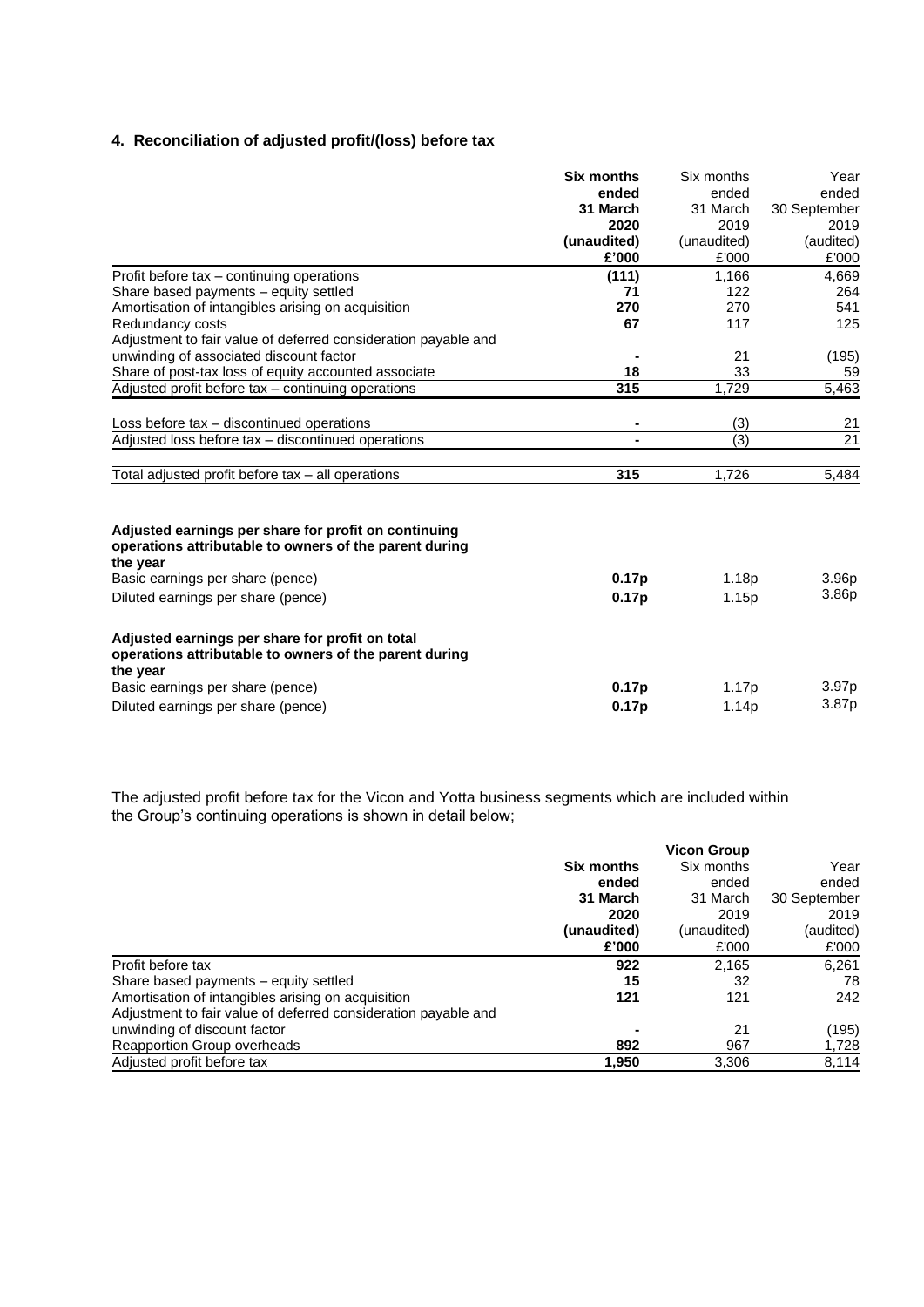|                                                    | <b>Six months</b> | Six months  | Year         |
|----------------------------------------------------|-------------------|-------------|--------------|
|                                                    | ended             | ended       | ended        |
|                                                    | 31 March          | 31 March    | 30 September |
|                                                    | 2020              | 2019        | 2019         |
|                                                    | (unaudited)       | (unaudited) | (audited)    |
|                                                    | £'000             | £'000       | £'000        |
| Loss before tax                                    | (1, 172)          | (970)       | (1,507)      |
| Share based payments – equity settled              | 13                | 18          | 45           |
| Amortisation of intangibles arising on acquisition | 149               | 149         | 299          |
| Redundancy costs                                   | 67                | 117         | 125          |
| Reapportion Group overheads                        | 479               | 495         | 808          |
| Adjusted loss before tax                           | (464)             | (191)       | (230)        |

## **5. Taxation**

The Group's consolidated effective tax rate for the six months ended 31 March 2020 was 84% (for the six months ended 31 March 2019: 5%; for the year ended 30 September 2019: 11%).

In accordance with IAS 34 the tax charge for the half year is calculated on the basis of the estimated full year tax rate.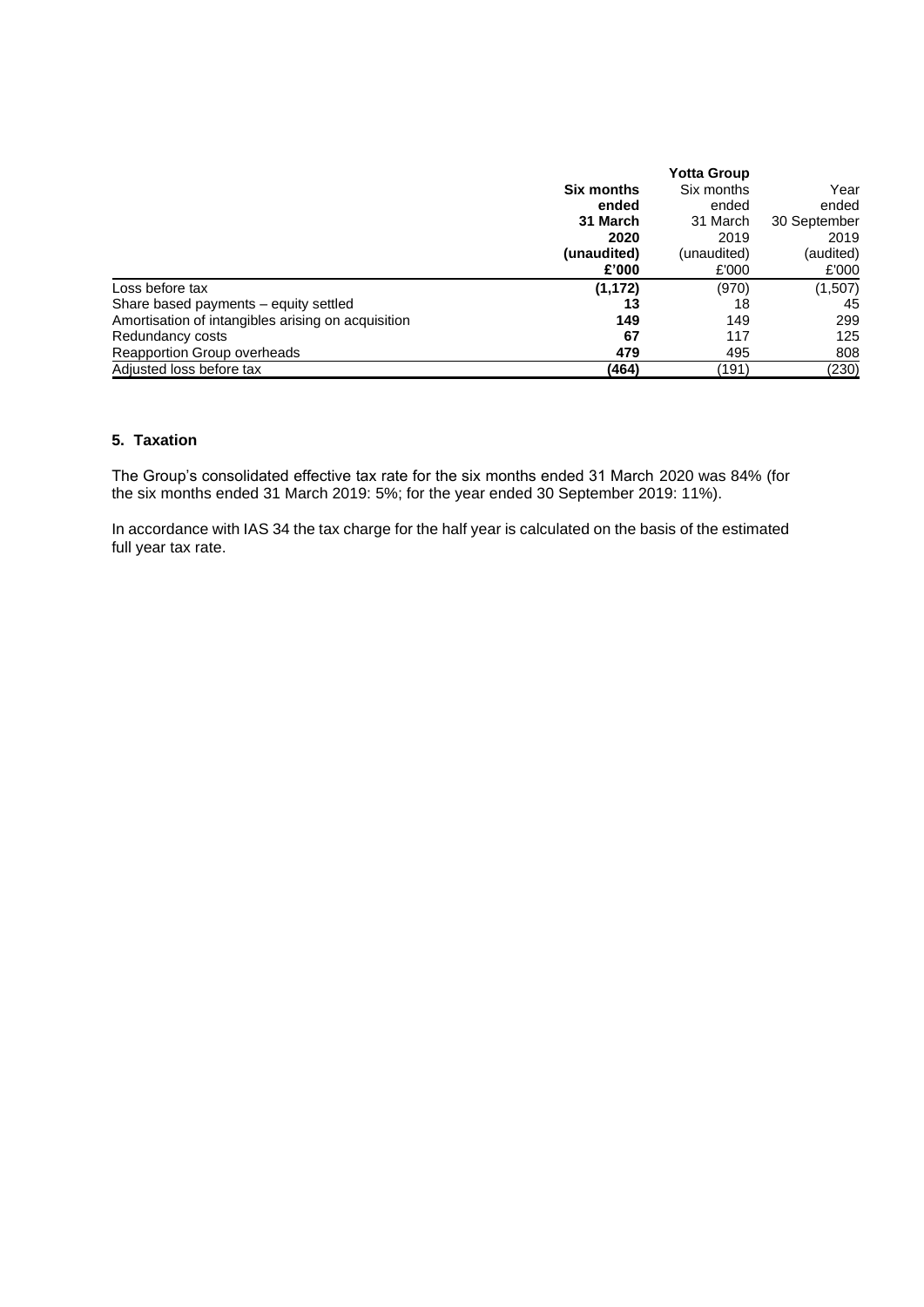## **6. Earnings per share**

The calculation of the basic earnings per share is based on the earnings attributable to ordinary shareholders divided by the weighted average number of shares in issue during the period. The calculation of diluted earnings per share is based on the basic earnings per share, adjusted to allow for the issue of shares on the assumed conversion of all dilutive options.

| Weighted<br>Weighted<br>Weighted<br>average<br>average<br>average                                                                                                                                                                       | Per share         |
|-----------------------------------------------------------------------------------------------------------------------------------------------------------------------------------------------------------------------------------------|-------------------|
| number of<br>Per share<br>number of<br>Per share<br>number of<br>(Loss)/earnings<br>shares<br>amount Earnings/(loss)<br>shares<br>Earnings<br>shares<br>amount<br>000'<br>'000<br>£'000<br>000'<br>£'000<br>£'000<br>(pence)<br>(pence) | amount<br>(pence) |
| <b>Continuing operations</b>                                                                                                                                                                                                            |                   |
| Basic (loss)/earnings per share<br>(205)<br>125,434<br>(0.17)<br>909<br>124,970<br>0.73<br>4,165<br>125,038<br>Earnings attributable to ordinary<br>shareholders                                                                        | 3.33              |
| Dilutive effect of employee share<br>2,581<br>(0.02)<br>4,092<br>3,250<br>options                                                                                                                                                       | (0.09)            |
| (205)<br>128,015<br>909<br>0.71<br>4,165<br>128,288<br>Diluted (loss)/earnings per share<br>(0.17)<br>129,062                                                                                                                           | 3.24              |
| <b>Discontinued operations</b>                                                                                                                                                                                                          |                   |
| Basic earnings/(loss) per share<br>13<br>125,038<br>Earnings attributable to ordinary<br>125,434<br>(4)<br>124,970<br>shareholders                                                                                                      | 0.01              |
| Dilutive effect of employee share<br>2,581<br>3,250<br>4,092<br>options                                                                                                                                                                 |                   |
| Diluted earnings/(loss) per share<br>128,015<br>129,062<br>128,288<br>(4)<br>13<br>$\sim$<br>$\blacksquare$<br>$\blacksquare$                                                                                                           | 0.01              |
| <b>Total operations</b>                                                                                                                                                                                                                 |                   |
| Basic (loss)/earnings per share<br>(205)<br>4,178<br>125,434<br>(0.17)<br>905<br>124,970<br>0.72<br>125,038<br>Loss attributable to ordinary<br>shareholders                                                                            | 3.34              |
| 2,581<br>(0.02)<br>3,250<br>Dilutive effect of employee share<br>4,092<br>$\overline{\phantom{a}}$<br>$\sim$<br>$\overline{\phantom{a}}$<br>options                                                                                     | (0.09)            |
| Diluted (loss)/earnings per share<br>128,015<br>905<br>129,062<br>4,178<br>128,288<br>(205)<br>(0.17)<br>0.70                                                                                                                           | 3.25              |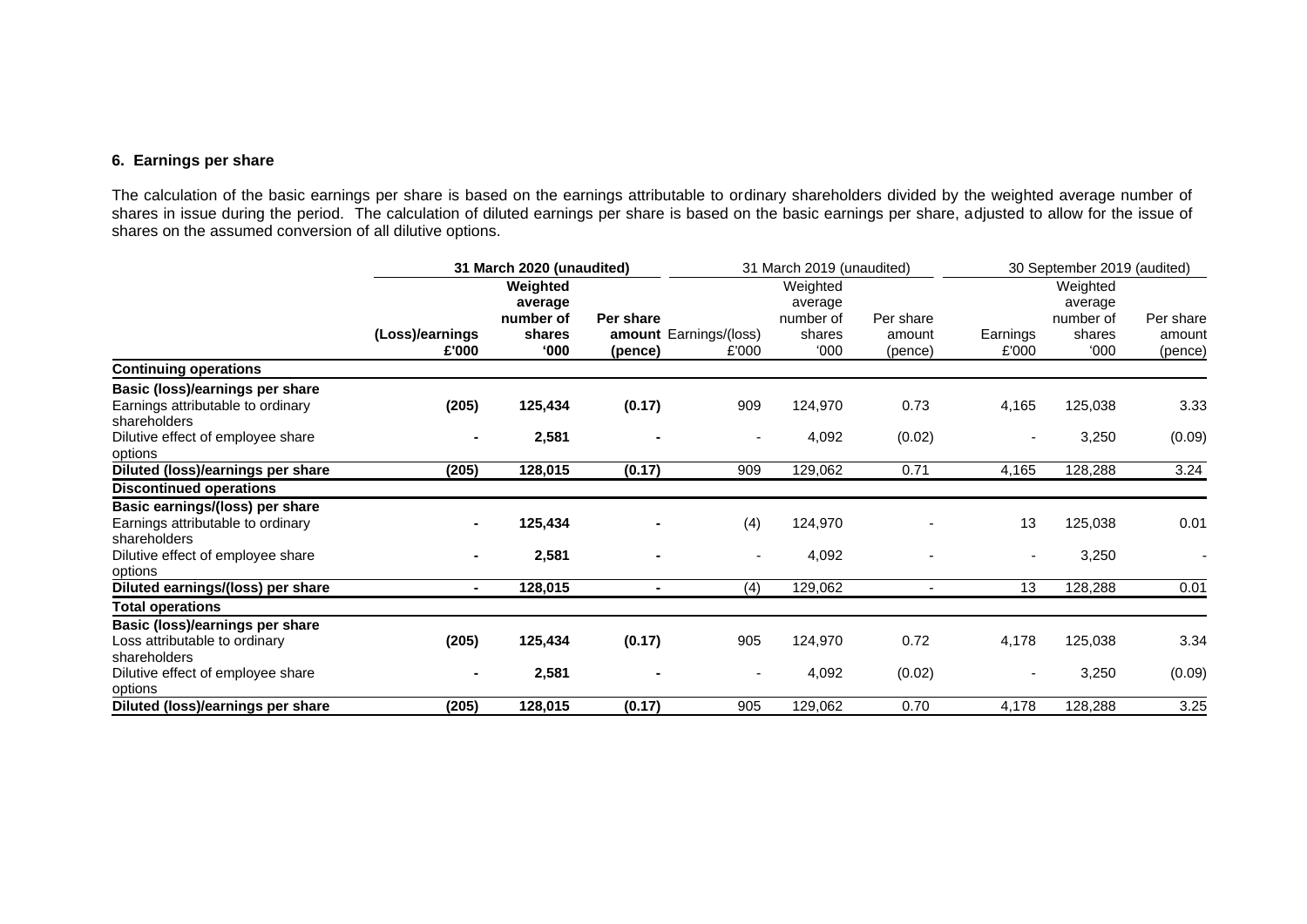#### **7. Share capital**

|                                                                                                                                   | 31 March    | 31 March    | 30 September |
|-----------------------------------------------------------------------------------------------------------------------------------|-------------|-------------|--------------|
|                                                                                                                                   | 2020        | 2019        | 2019         |
|                                                                                                                                   | (unaudited) | (unaudited) | (audited)    |
|                                                                                                                                   | £'000       | £'000       | £'000        |
| Allotted, called up and fully paid                                                                                                |             |             |              |
| 125,639,658 shares of 0.25p (31 March 2019: 125,063,130<br>shares of 0.25p and 30 September 2019: 125,138,130 shares of<br>0.25p) | 314         | 313         | 313          |

During the six month period ended 31 March 2020 there were 473,279 shares issued relating to share options that were exercised. In addition, 28,249 shares were issued to the non-executive Chairman, Roger Parry, in satisfaction of salary.

There were 122,194 shares issued in respect of share options exercised during the six months ended 31 March 2019 (year ended 30 September 2019: 197,194).

#### **8. Dividends**

The following dividends were recognised as distributions to equity holders in the period:

|                                                               | 31 March    | 31 March    | 30 September |
|---------------------------------------------------------------|-------------|-------------|--------------|
|                                                               | 2020        | 2019        | 2019         |
|                                                               | (unaudited) | (unaudited) | (audited)    |
|                                                               | £'000       | £'000       | £'000        |
| Final dividend for 2018 paid in 2019 - 1.50 pence per share   |             | 1.875       | 1,875        |
| Special dividend paid in 2019 – 1.00 pence per share          |             | 1.250       | 1,250        |
| Final dividend for 2019 paid in $2020 - 1.80$ pence per share | 2.253       |             |              |
|                                                               | 2,253       | 3.125       | 3,125        |

The final dividend for 2019 was paid to shareholders on 28 February 2020 at 1.80 pence per share, a total of £2,253,000.

#### **9. Changes in accounting policies**

The Group has adopted IFRS 16 with the date of initial application being 1 October 2019.

Effective 1 January 2019, IFRS 16 has replaced IAS 17 'Leases' and IFRIC 4 'Determining whether an Arrangement Contains a Lease'.

The Group adopted IFRS 16 using the modified retrospective approach without restatement of comparative figures. The Group elected to apply the practical expedient to not reassess whether a contract contains a lease at the date of initial application. Contracts entered into before the transition date that were not identified as leases under IAS 17 and IFRIC 4 were not reassessed. The definition of a lease under IFRS 16 was applied only to contracts entered into on or after 1 October 2019.

IFRS 16 provides for certain optional practical expedients, including those related to the initial adoption of the standard. The Group applied the exemption not to recognise right-of-use assets and liabilities for leases with less than 12 months of lease term remaining as of the date of initial application, when applying IFRS 16 to leases previously classified as operating leases under IAS 17.